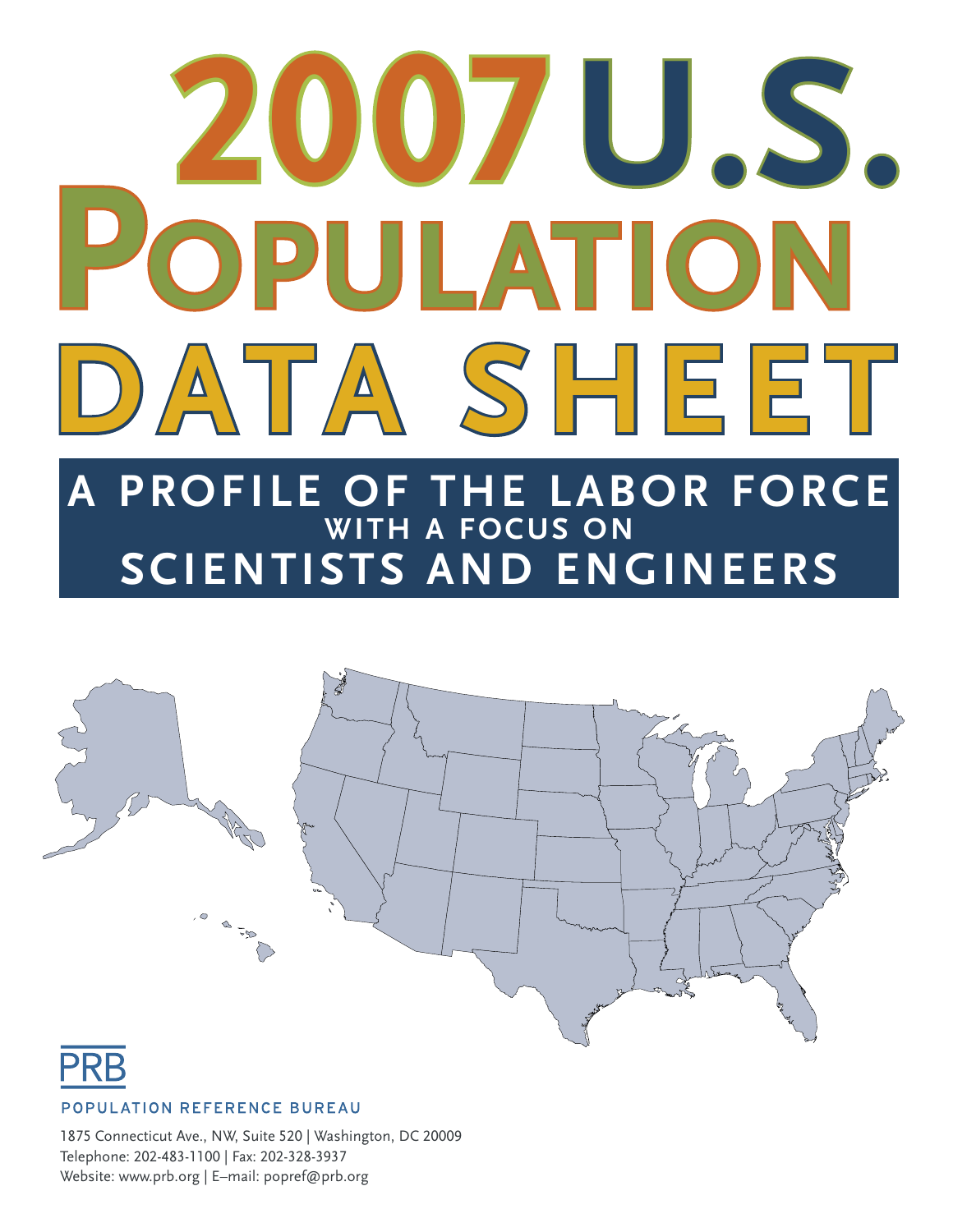# THE GENDER GAP IN LABOR FORCE PARTICIPATION IS **WIDEST AMONG ASIANS AND HISPANICS.**

Over the last several decades, women's labor force participation rates have increased sharply, while men's rates have fallen slightly. Nationwide, about 84 percent of working-age men were in the labor force in 2005, compared with 71 percent of women. But the size of the gender gap in labor force participation varies for different racial and ethnic groups. In 2005, black women participated in the labor force at nearly the same rate as black men (74 percent vs. 78 percent). The gender gap was largest among the two fastest-growing minority groups-Asians (a 16 percentage-point gap), and Latinos (a 23 percentage-point gap).

These figures include people who are both employed and unemployed, but actively looking for work, so they obscure labor market problems for certain groups. For example, the unemployment rate for blacks and American Indians is more than twice the rate for non-Hispanic whites or Asians.



## LABOR FORCE PARTICIPATION RATES FOR THE POPULATION AGES 20 TO 64, 2005

\* Non-Hispanic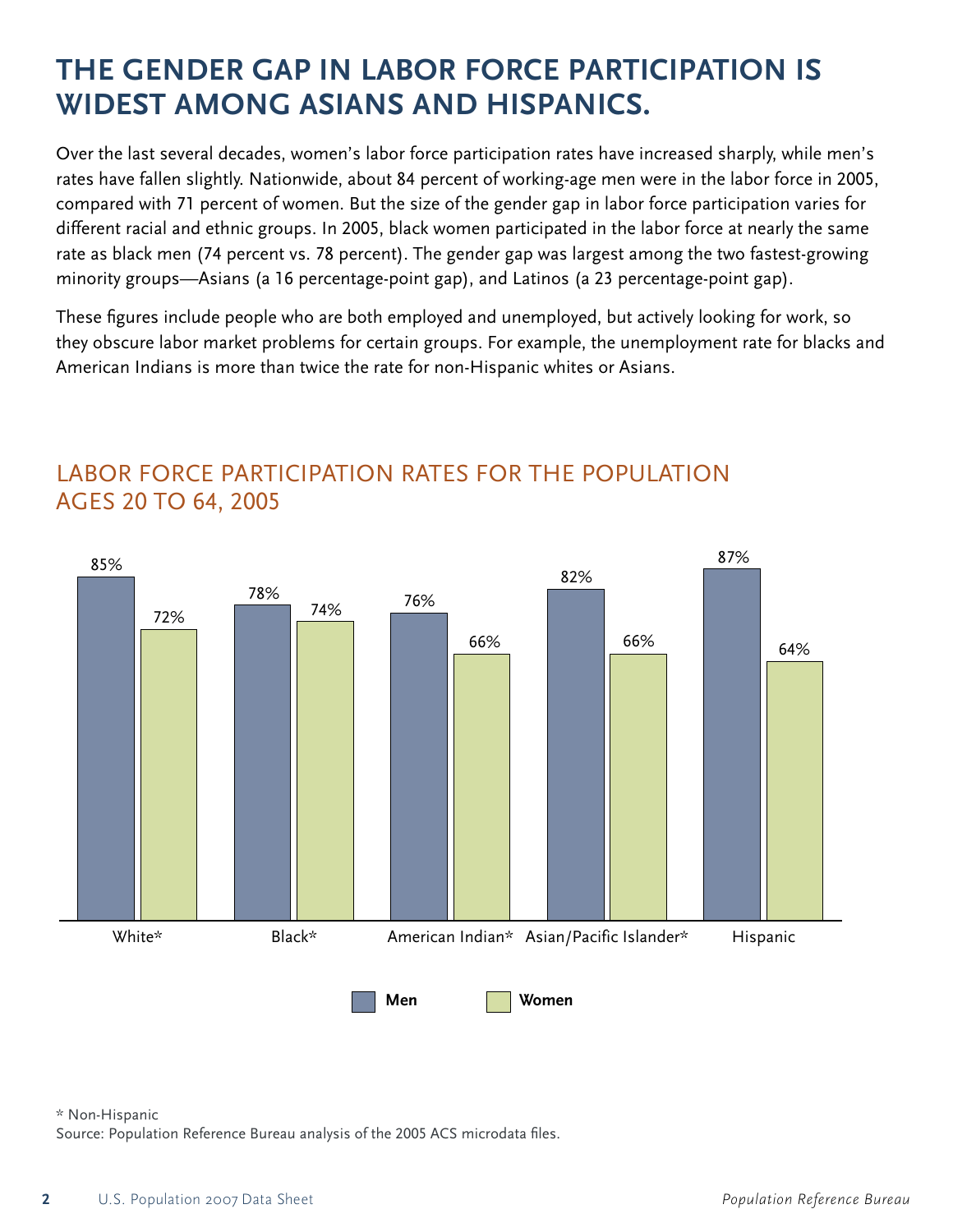# **WOMEN'S COLLEGE ENROLLMENT RATES EXCEED THOSE OF MEN.**

Since 1991, the proportion of young women enrolled in college has exceeded the enrollment rate for young men—and the gap has widened over time. In 2005, about 43 percent of women ages 18 to 24 were enrolled in college, compared with 35 percent of young men. Historically, the increase in the proportion of women attending college has led to delays in marriage and family formation, and has contributed to the rise in women's labor force participation.

The gender gap in schooling is widest for African Americans; in 2005, about 37 percent of young black women were enrolled in college compared with 28 percent of men. College enrollment rates in 2005 were highest among young Asian men (62 percent) and women (59 percent). Asian Americans were the only group for which male enrollment rates exceeded those of women.



## PERCENT OF 18-TO-24-YEAR-OLD MEN AND WOMEN ENROLLED **IN COLLEGE, 1967 TO 2005**

Source: U.S. Census Bureau, www.census.gov/population/socdemo/school/TableA-5a.xls.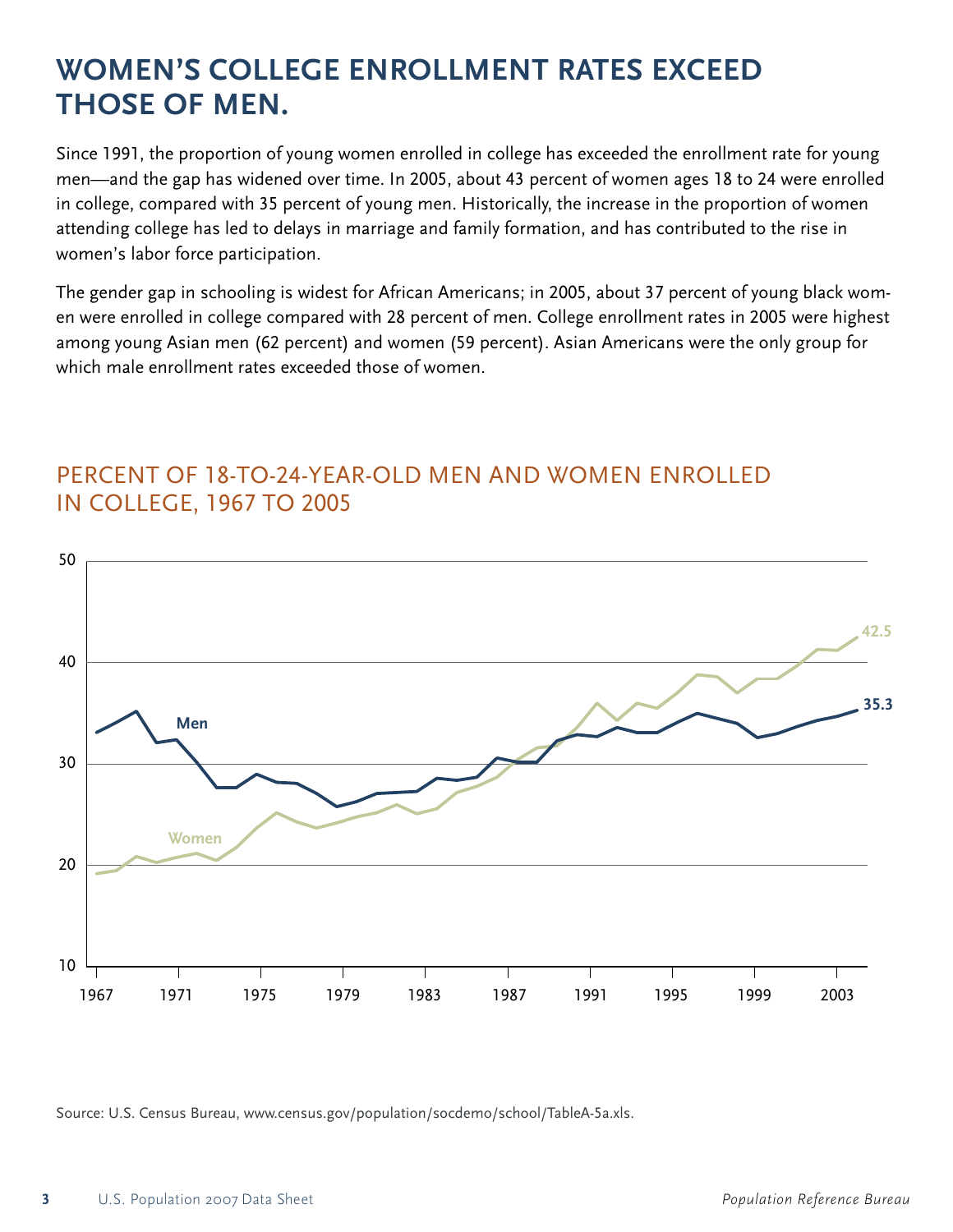# **THE GENDER GAP IN LABOR FORCE PARTICIPATION RATES\***

Gender differences in labor force participation persist in every state, but there are regional variations in the size of the gender gap. In Utah, the labor force participation rate for working-age men (20 to 64) was nearly 20 percentage points higher than that of working-age women in 2005. There are also wide gender gaps in several states with large Hispanic populations: Arizona, California, Nevada, Oklahoma, and Texas. Nationwide, the proportion of Hispanic men in the labor force (87 percent) was 23 percentage points higher than the labor force participation rate for Hispanic women (64 percent).

There is also a cluster of states, mostly along the U.S.-Canada border, where the gender gap is relatively small (less than 10 percentage points). In South Dakota, the difference was only 6 percentage points in 2005. The smaller gap in these states reflects higher-than-average labor force participation rates among women in the upper Midwest and Plains states, rather than low participation rates for men.



\*Calculated for working-age men and women (ages 20 to 64) Source: Population Reference Bureau analysis of the 2005 ACS.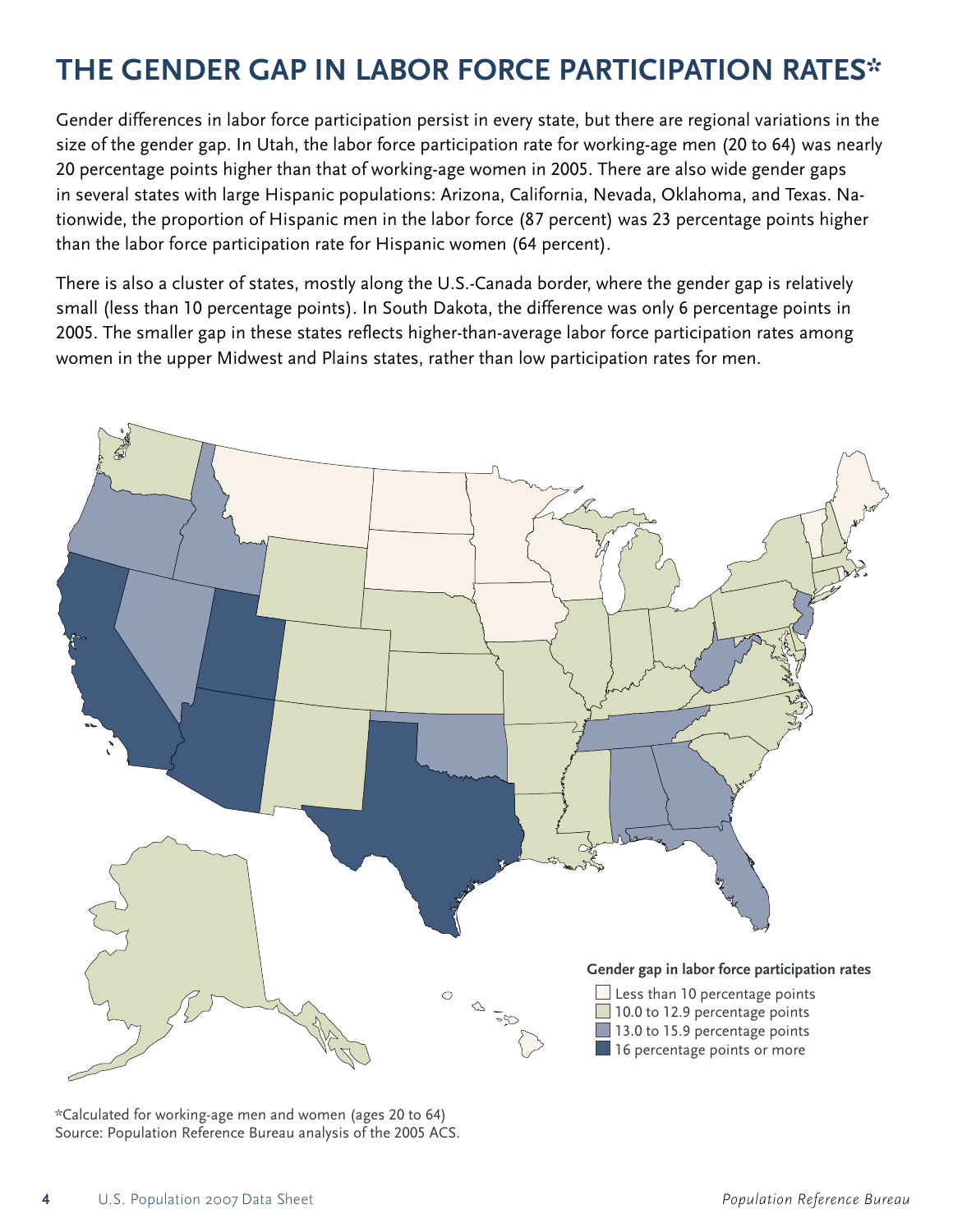# WOMEN LAG IN SCIENCE AND ENGINEERING OCCUPATIONS.

In 2005, women made up 46 percent of the total U.S. labor force, and an age-sex pyramid shows that they are highly represented—with labor force participation rates just below those of men—in every age category. Although women have made substantial gains in educational attainment and total employment, they still lag behind men in more technical and scientific occupations, especially in the natural and physical sciences, mathematics, and engineering.

Science and engineering employment accounts for a relatively small proportion of the total U.S. labor force, but is important as an engine for higher earnings, innovation, and economic growth. Recruiting more women into science and engineering will help offset the economic impact of aging baby boomers, many of whom are starting to reach retirement age.

## DISTRIBUTION OF TOTAL LABOR FORCE AND S&E\* LABOR FORCE, 2005



\* Science and Engineering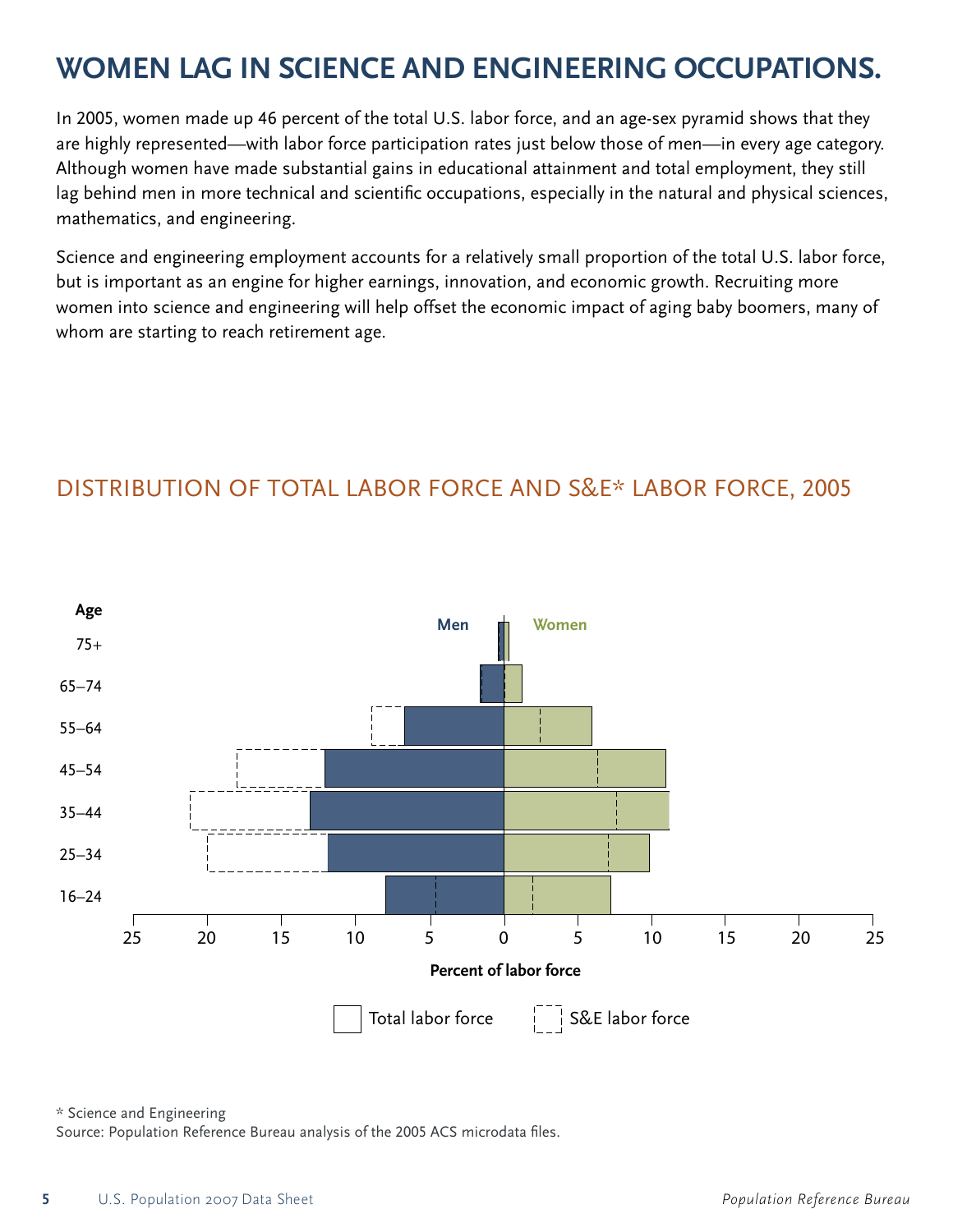# **BLACKS AND HISPANICS LAG IN HIGH-TECH JOBS.**

In 2005, about 69 percent of the total U.S. labor force was non-Hispanic white. Blacks and Hispanics together accounted for one-fourth of the labor force, while Asians, American Indians, and other groups accounted for less than 5 percent each. The science and engineering labor force has a very different racial and ethnic mix. Non-Hispanic whites were the largest group in the S&E labor force in 2005, but the proportion of Asians (12.6 percent) was higher than the share of African Americans and Latinos combined (11.7 percent). The concentration of Asians in high-tech jobs reflects the high proportion of Asian Americans with college degrees and the recruitment of highly skilled Asian students and workers from other countries.

The Bureau of Labor Statistics projects that the share of white non-Hispanics in the labor force will continue to decrease. Reducing racial and ethnic gaps in school enrollment, performance, and achievement will help the United States meet the demands of an increasingly science- and technology-oriented global labor force.

## DISTRIBUTION OF THE LABOR FORCE (TOTAL AND S&E) BY RACE/ETHNICITY, 2005

|                         | All occupations (%) | Science and engineering occupations (%) |
|-------------------------|---------------------|-----------------------------------------|
| <b>TOTAL</b>            | 100.0               | 100.0                                   |
| White*                  | 69.1                | 74.1                                    |
| African American*       | 11.2                | 6.1                                     |
| Asian/Pacific Islander* | 4.5                 | 12.6                                    |
| American Indian*        | 0.6                 | 0.4                                     |
| Some other race*        | 0.2                 | 0.2                                     |
| Two or more races*      | 1.0                 | 1.0                                     |
| Hispanic                | 13.4                | 5.6                                     |

\* Non-Hispanic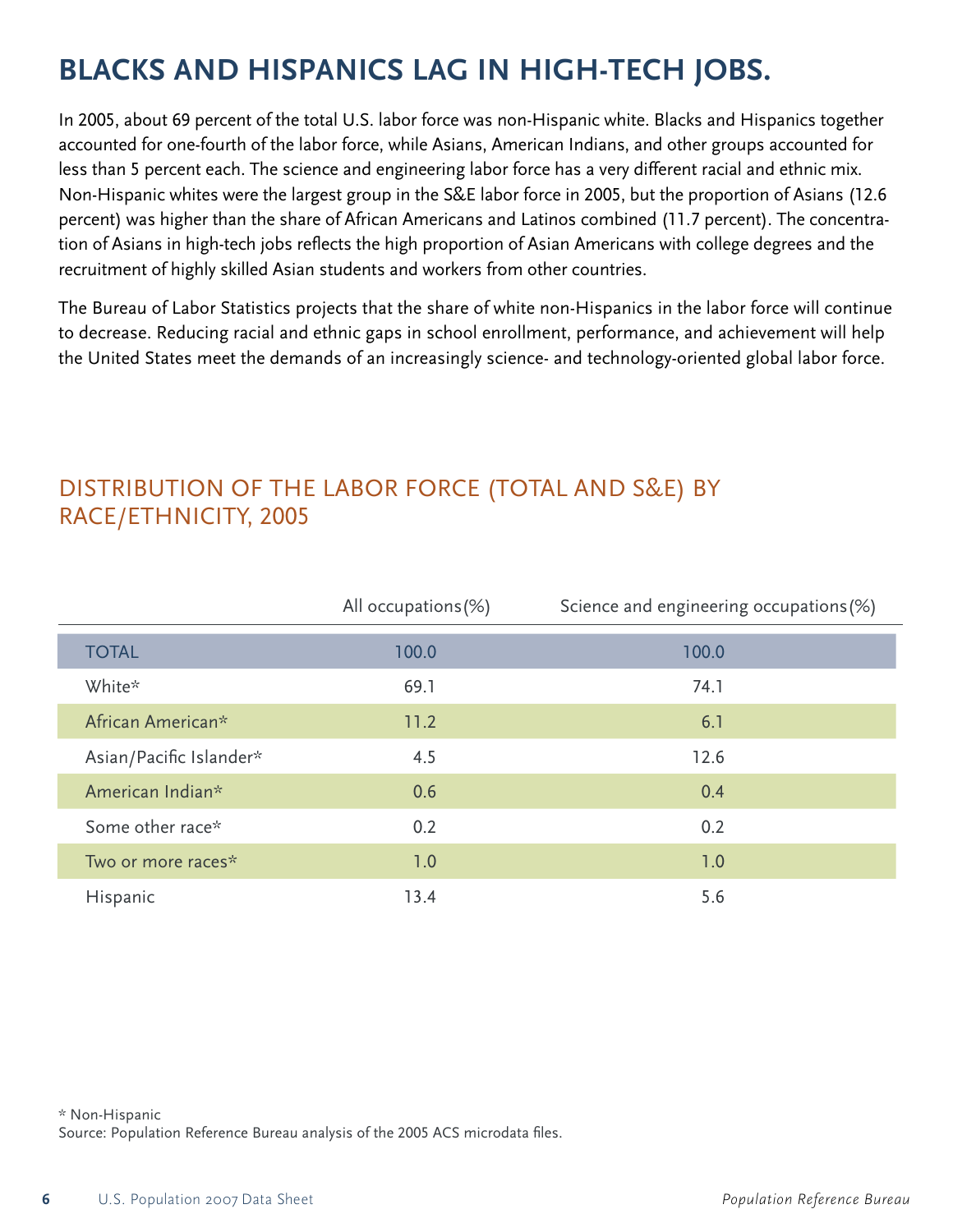# **RETENTION OF COLLEGE GRADUATES**

| Rank           | Top five states       | Retention of college<br>graduates (%) |
|----------------|-----------------------|---------------------------------------|
|                | <b>Texas</b>          | 69                                    |
| 2              | California            | 65                                    |
| $\overline{3}$ | <b>North Carolina</b> | 60                                    |
| $\overline{4}$ | Georgia               | 57                                    |
| 5              | Utah                  | 55                                    |
| 5              | Minnesota             | 55                                    |
| 5              | Washington            | 55                                    |
| Rank           | Bottom five states    | Retention of college<br>graduates (%) |

| KALIN | <b>DOLLOTTE TIVE STATES</b> | grauuates (70) |
|-------|-----------------------------|----------------|
| 46    | <b>Delaware</b>             | 34             |
| 47    | South Dakota                | 31             |
| 47    | North Dakota                | 31             |
| 49    | Wyoming                     | 23             |
| 50    | Alaska                      | 13             |
|       |                             |                |

# **MEDIAN EARNINGS IN THE S&E WORKFORCE**

| Rank           | Top five states | Median earnings in the<br>S&E* workforce |
|----------------|-----------------|------------------------------------------|
|                | Maryland        | \$70,000                                 |
|                | New Jersey      | \$70,000                                 |
| $\overline{3}$ | California      | \$66,000                                 |
| 3              | Virginia        | \$66,000                                 |
| 5              | Massachusetts   | \$65,000                                 |
|                |                 |                                          |

| Rank | Bottom five states | Median earnings in the<br>S&E* workforce |
|------|--------------------|------------------------------------------|
| 46   | Wyoming            | \$46,000                                 |
| 47   | Mississippi        | \$44,000                                 |
| 48   | North Dakota       | \$41,000                                 |
| 48   | Montana            | \$41,000                                 |
| 50   | South Dakota       | \$40,000                                 |

\* Science and engineering

Note: The District of Columbia is not ranked.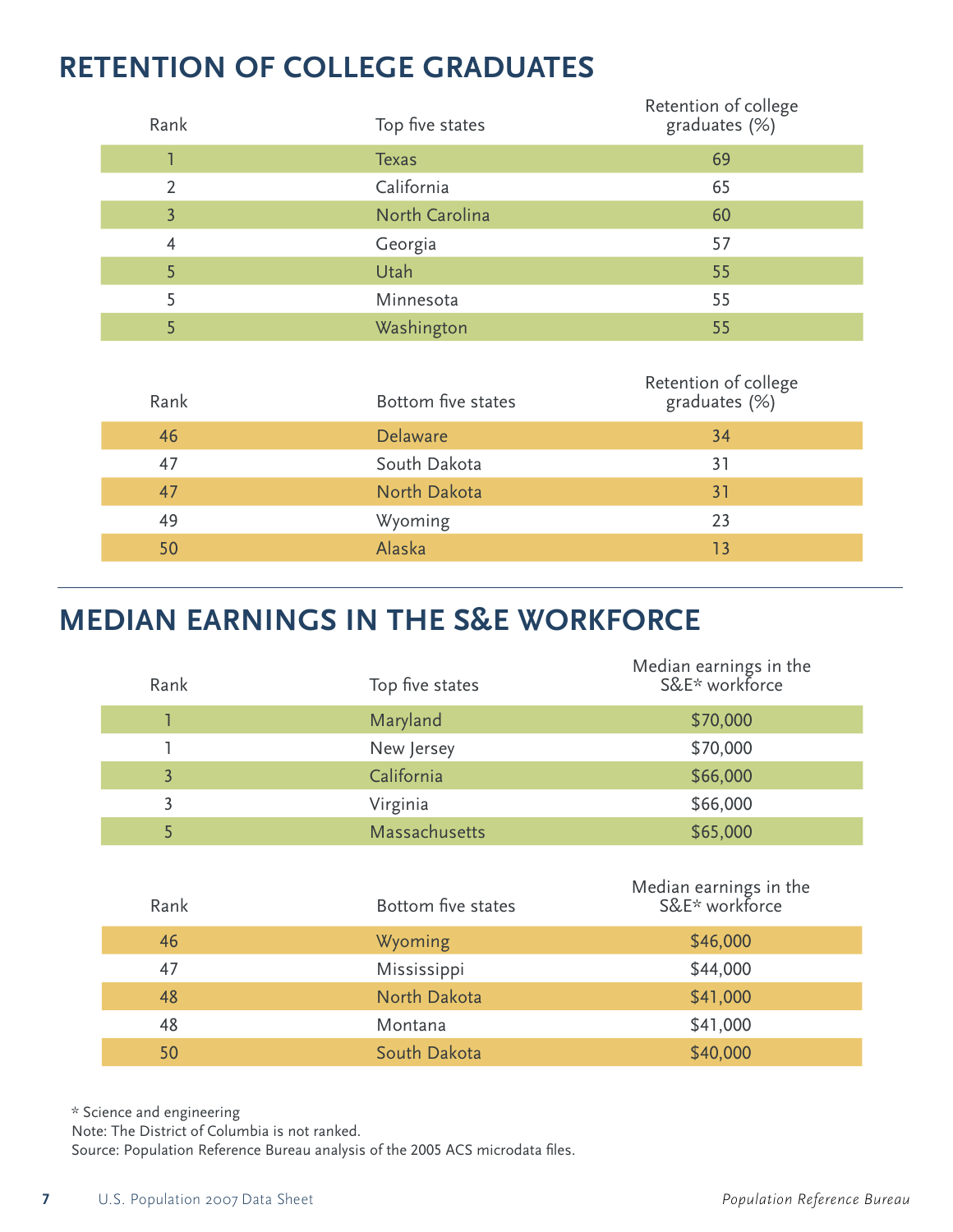# **WORKERS COMMUTING 45+ MINUTES TO WORK**

| Rank | Top five metro areas                               | Workers commuting<br>45+ minutes to work $(%)$ |
|------|----------------------------------------------------|------------------------------------------------|
|      | New York-Northern New Jersey-Long Island, NY-NJ-PA | 31                                             |
|      | Washington-Arlington-Alexandria, DC-VA-MD-WV       | 29                                             |
|      | Riverside-San Bernardino-Ontario, CA               | 25                                             |
|      | Chicago-Naperville-Joliet, IL-IN-WI                | 25                                             |
|      | Atlanta-Sandy Springs-Marietta, GA                 | 24                                             |

| Rank | Bottom five metro areas           | Workers commuting<br>45+ minutes to work (%) |
|------|-----------------------------------|----------------------------------------------|
| 46   | Salt Lake City, UT                | 8                                            |
| 47   | Oklahoma City, OK                 |                                              |
| 47   | Rochester, NY                     |                                              |
| 47   | Milwaukee-Waukesha-West Allis, WI |                                              |
| 47   | Buffalo-Niagara Falls, NY         |                                              |

# **PERCENT OF THE S&E WORKFORCE THAT IS FOREIGN-BORN**

| Rank | Top five metro areas                               | Percent of the S&E* workforce<br>that is foreign-born |
|------|----------------------------------------------------|-------------------------------------------------------|
|      | San Jose-Sunnyvale-Santa Clara, CA                 | 59                                                    |
|      | Miami-Fort Lauderdale-Miami Beach, FL              | 43                                                    |
|      | San Francisco-Oakland-Fremont, CA                  | 42                                                    |
| 4    | New York-Northern New Jersey-Long Island, NY-NJ-PA | 39                                                    |
| 4    | Los Angeles-Long Beach-Santa Ana, CA               | 39                                                    |

| Rank | Bottom four metro areas                    | Percent of the S&E* workforce<br>that is foreign-born |
|------|--------------------------------------------|-------------------------------------------------------|
| 47   | New Orleans-Metairie-Kenner, LA            | q                                                     |
| 48   | Pittsburgh, PA                             | 8                                                     |
| 48   | Virginia Beach-Norfolk-Newport News, VA-NC | 8                                                     |
| 50   | Birmingham-Hoover, AL                      | 4                                                     |

\* Science and engineering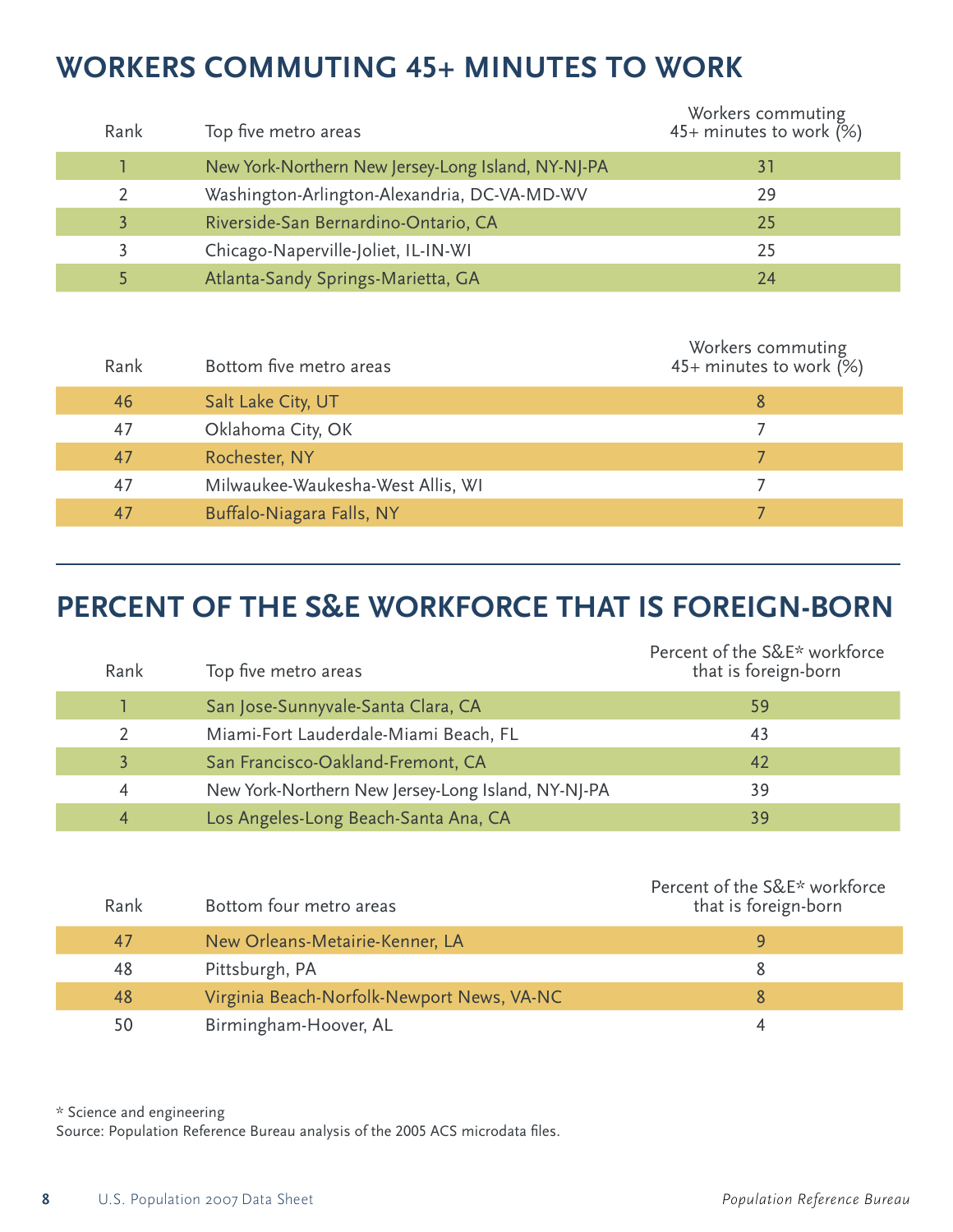## **POPULATION & U.S. LABOR FORCE**

|                      | <b>Total Population</b> | <b>Persons</b><br>in the Civilian | % Persons<br><b>Ages</b><br>20 to 64<br>in the | %<br>Women<br><b>Ages</b><br>20 to 64<br>in the | $\%$<br><b>Men Ages</b><br>20 to 64<br>in the | <b>Labor Force</b><br><b>Participation</b><br><b>Rate For Women</b><br><b>Ages 20 to 64</b><br>With Kids Under | %<br>Labor<br><b>Force</b><br><b>Ages</b> | %<br><b>Workers</b><br><b>Commuting</b><br>45+ Minutes | %                 | Median          |
|----------------------|-------------------------|-----------------------------------|------------------------------------------------|-------------------------------------------------|-----------------------------------------------|----------------------------------------------------------------------------------------------------------------|-------------------------------------------|--------------------------------------------------------|-------------------|-----------------|
| <b>STATE</b>         | (2006)                  | <b>Labor Force</b>                | <b>Labor Force Labor Force</b>                 |                                                 | <b>Labor Force</b>                            | Age 6                                                                                                          | 55 to 64                                  | to Work                                                | <b>Unemployed</b> | <b>Earnings</b> |
| U.S.                 | 299,398,484             | 146,576,413                       | 77                                             | 71                                              | 84                                            | 63                                                                                                             | 13                                        | 15                                                     | $\overline{7}$    | 27,299          |
| Alabama              | 4,599,030               | 2,137,629                         | 73                                             | 66                                              | 81                                            | 63                                                                                                             | 13                                        | 12                                                     | $\overline{7}$    | 23,817          |
| Alaska               | 670,053                 | 330,672                           | 77                                             | 72                                              | 83                                            | 64                                                                                                             | 12                                        | $\bf 8$                                                | $\overline{9}$    | 30,388          |
| Arizona              | 6,166,318               | 2,807,298                         | 76                                             | 68                                              | 84                                            | 56                                                                                                             | 12                                        | 14                                                     | 6                 | 26,764          |
| Arkansas             | 2,810,872               | 1,324,066                         | 75                                             | 69                                              | 81                                            | 66                                                                                                             | 13                                        | 10                                                     | $\overline{7}$    | 22,122          |
| California           | 36,457,549              | 17,244,650                        | 76                                             | 67                                              | 84                                            | 55                                                                                                             | 12                                        | 18                                                     | $\overline{7}$    | 30,018          |
| Colorado             | 4,753,377               | 2,487,678                         | 81                                             | 75                                              | 87                                            | 63                                                                                                             | 12                                        | 13                                                     | $\boldsymbol{6}$  | 29,438          |
| Connecticut          | 3,504,809               | 1,818,389                         | 81                                             | 76                                              | 87                                            | 64                                                                                                             | 15                                        | 14                                                     | 6                 | 35,387          |
| Delaware             | 853,476                 | 429,173                           | 79                                             | 74                                              | 85                                            | 69                                                                                                             | 13                                        | 13                                                     | $\boldsymbol{6}$  | 30,702          |
| District of Columbia | 581,530                 | 281,029                           | 79                                             | 75                                              | 83                                            | 65                                                                                                             | 13                                        | 20                                                     | 9                 | 36,948          |
| Florida              | 18,089,888              | 8,426,125                         | 76                                             | 70                                              | 83                                            | 64                                                                                                             | 14                                        | 16                                                     | $\boldsymbol{6}$  | 25,951          |
| Georgia              | 9,363,941               | 4,518,717                         | 77                                             | 70                                              | 84                                            | 63                                                                                                             | 11                                        | 19                                                     | $\overline{7}$    | 27,320          |
| Hawaii               | 1,285,498               | 609,666                           | 75                                             | 72                                              | 79                                            | 63                                                                                                             | 15                                        | 16                                                     | $\overline{4}$    | 29,287          |
| Idaho                | 1,466,465               | 712,586                           | 78                                             | 71                                              | 85                                            | 59                                                                                                             | 12                                        | 9                                                      | 6                 | 21,888          |
| Illinois             | 12,831,970              | 6,459,240                         | 79                                             | 73                                              | 86                                            | 64                                                                                                             | 12                                        | 21                                                     | $\bf 8$           | 29,598          |
| Indiana              | 6,313,520               | 3,135,875                         | 79                                             | 73                                              | 85                                            | 66                                                                                                             | 13                                        | 11                                                     | $\overline{7}$    | 26,442          |
| lowa                 | 2,982,085               | 1,588,632                         | 83                                             | 79                                              | 87                                            | 73                                                                                                             | 14                                        | $\overline{7}$                                         | 5                 | 25,618          |
| Kansas               | 2,764,075               | 1,435,160                         | 81                                             | 75                                              | 87                                            | 68                                                                                                             | 13                                        | $7\overline{ }$                                        | 6                 | 25,038          |
| Kentucky             | 4,206,074               | 1,964,060                         | 72                                             | 67                                              | 78                                            | 66                                                                                                             | 12                                        | 11                                                     | 8                 | 24,435          |
| Louisiana            | 4,287,768               | 2,104,456                         | 73                                             | 68                                              | 79                                            | 67                                                                                                             | 12                                        | 14                                                     | 9                 | 23,467          |
| Maine                | 1,321,574               | 694,704                           | 79                                             | 75                                              | 83                                            | 67                                                                                                             | 15                                        | 14                                                     | $6\phantom{1}6$   | 24,844          |
| Maryland             | 5,615,727               | 2,927,143                         | 80                                             | 75                                              | 86                                            | 68                                                                                                             | 14                                        | 25                                                     | 6                 | 35,144          |
| Massachusetts        | 6,437,193               | 3,331,806                         | 80                                             | 75                                              | 86                                            | 64                                                                                                             | 14                                        | 19                                                     | 6                 | 33,544          |
| Michigan             | 10,095,643              | 4,981,647                         | 77                                             | 71                                              | 83                                            | 65                                                                                                             | 12                                        | 13                                                     | 9                 | 27,468          |
| Minnesota            | 5,167,101               | 2,818,655                         | 84                                             | 79                                              | 88                                            | 72                                                                                                             | 12                                        | 11                                                     | 6                 | 29,687          |
| Mississippi          | 2,910,540               | 1,338,496                         | 73                                             | 68                                              | 79                                            | 71                                                                                                             | 12                                        | 13                                                     | 9                 | 22,042          |
| Missouri             | 5,842,713               | 2,940,295                         | 79                                             | 73                                              | 84                                            | 68                                                                                                             | 13                                        | 12                                                     | $\overline{7}$    | 25,422          |
| Montana              | 944,632                 | 492,733                           | 79                                             | 74                                              | 84                                            | 67                                                                                                             | 15                                        | $7\overline{ }$                                        | 5                 | 21,472          |
| Nebraska             | 1,768,331               | 943,927                           | 82                                             | 77                                              | 88                                            | 71                                                                                                             | 13                                        | $6\,$                                                  | 5                 | 24,865          |
| Nevada               | 2,495,529               | 1,232,649                         | 78                                             | 70                                              | 86                                            | 57                                                                                                             | 12                                        | $10$                                                   | 6                 | 28,486          |
| New Hampshire        | 1,314,895               | 719,073                           | 82                                             | 77                                              | 88                                            | 65                                                                                                             | 14                                        | 16                                                     | 5                 | 31,054          |
| New Jersey           | 8,724,560               | 4,389,993                         | 79                                             | 72                                              | 87                                            | 61                                                                                                             | 14                                        | 23                                                     | 6                 | 35,468          |
| New Mexico           | 1,954,599               | 917,697                           | 75                                             | 69                                              | 80                                            | 60                                                                                                             | 14                                        | 11                                                     | $\overline{7}$    | 22,131          |
| New York             | 19,306,183              | 9,351,711                         | 76                                             | 70                                              | 83                                            | 60                                                                                                             | 13                                        | 26                                                     | $\overline{7}$    | 30,983          |
| North Carolina       | 8,856,505               | 4,300,012                         | 77                                             | 71                                              | 83                                            | 65                                                                                                             | 12                                        | 12                                                     | $\overline{7}$    | 25,111          |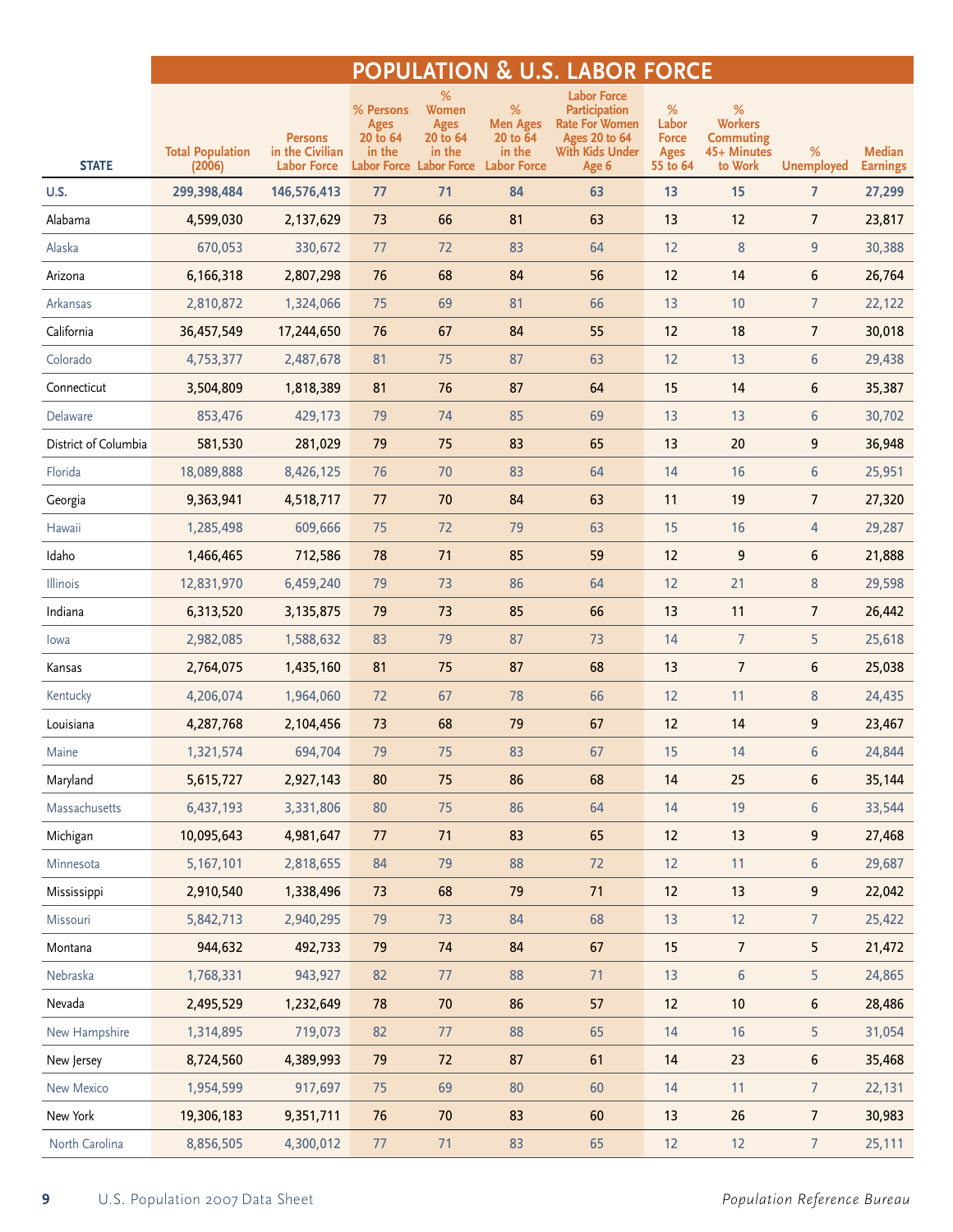|                |                         |                                   |                                                |                                                   |                                            | <b>POPULATION &amp; U.S. LABOR FORCE</b>                                                                       |                                           |                                                        |                   |                 |
|----------------|-------------------------|-----------------------------------|------------------------------------------------|---------------------------------------------------|--------------------------------------------|----------------------------------------------------------------------------------------------------------------|-------------------------------------------|--------------------------------------------------------|-------------------|-----------------|
|                | <b>Total Population</b> | <b>Persons</b><br>in the Civilian | % Persons<br><b>Ages</b><br>20 to 64<br>in the | <b>Women</b><br><b>Ages</b><br>20 to 64<br>in the | %<br><b>Men Ages</b><br>20 to 64<br>in the | <b>Labor Force</b><br>Participation<br><b>Rate For Women</b><br><b>Ages 20 to 64</b><br><b>With Kids Under</b> | ℅<br>Labor<br><b>Force</b><br><b>Ages</b> | %<br><b>Workers</b><br><b>Commuting</b><br>45+ Minutes | %                 | <b>Median</b>   |
| <b>STATE</b>   | (2006)                  | <b>Labor Force</b>                |                                                | Labor Force Labor Force                           | <b>Labor Force</b>                         | Age 6                                                                                                          | 55 to 64                                  | to Work                                                | <b>Unemployed</b> | <b>Earnings</b> |
| North Dakota   | 635,867                 | 345,602                           | 83                                             | 79                                                | 87                                         | 72                                                                                                             | 13                                        | 6                                                      | 4                 | 23,789          |
| Ohio           | 11,478,006              | 5,745,951                         | 78                                             | 72                                                | 84                                         | 66                                                                                                             | 13                                        | 10                                                     | $\overline{7}$    | 26,706          |
| Oklahoma       | 3,579,212               | 1,709,179                         | 75                                             | 68                                                | 83                                         | 61                                                                                                             | 13                                        | 8                                                      | $\overline{7}$    | 22,901          |
| Oregon         | 3,700,758               | 1,852,451                         | 78                                             | 71                                                | 85                                         | 60                                                                                                             | 13                                        | 11                                                     | 8                 | 24,825          |
| Pennsylvania   | 12,440,621              | 6,091,791                         | 78                                             | 72                                                | 84                                         | 64                                                                                                             | 14                                        | 15                                                     | $\overline{7}$    | 27,395          |
| Rhode Island   | 1,067,610               | 551,545                           | 80                                             | 76                                                | 85                                         | 70                                                                                                             | 13                                        | 11                                                     | 6                 | 30,742          |
| South Carolina | 4,321,249               | 2,060,548                         | 76                                             | 70                                                | 82                                         | 69                                                                                                             | 13                                        | 12                                                     | 8                 | 24,532          |
| South Dakota   | 781,919                 | 409,054                           | 83                                             | 80                                                | 86                                         | 80                                                                                                             | 13                                        | 6                                                      | 5                 | 23,110          |
| Tennessee      | 6,038,803               | 2,930,779                         | 75                                             | 69                                                | 82                                         | 63                                                                                                             | 13                                        | 12                                                     | $\overline{7}$    | 24,984          |
| <b>Texas</b>   | 23,507,783              | 11,024,191                        | 76                                             | 68                                                | 85                                         | 58                                                                                                             | 11                                        | 15                                                     | 8                 | 24,952          |
| Utah           | 2,550,063               | 1,244,025                         | 79                                             | 70                                                | 89                                         | 53                                                                                                             | 10                                        | 9                                                      | 5                 | 23,144          |
| Vermont        | 623,908                 | 343,427                           | 82                                             | 78                                                | 86                                         | 72                                                                                                             | 16                                        | 11                                                     | 5                 | 26,260          |
| Virginia       | 7,642,884               | 3,828,517                         | 78                                             | 72                                                | 83                                         | 64                                                                                                             | 13                                        | 18                                                     | 5                 | 31,108          |
| Washington     | 6,395,798               | 3,200,856                         | 77                                             | 71                                                | 83                                         | 61                                                                                                             | 13                                        | 15                                                     | $\overline{7}$    | 29,052          |
| West Virginia  | 1,818,470               | 802,850                           | 68                                             | 62                                                | 75                                         | 59                                                                                                             | 13                                        | 15                                                     | $\overline{7}$    | 22,691          |
| Wisconsin      | 5,556,506               | 2,960,051                         | 82                                             | 77                                                | 87                                         | 71                                                                                                             | 13                                        | 9                                                      | 6                 | 27,387          |
| Wyoming        | 515,004                 | 280,019                           | 81                                             | 75                                                | 87                                         | 64                                                                                                             | 15                                        | 8                                                      | 5                 | 23,752          |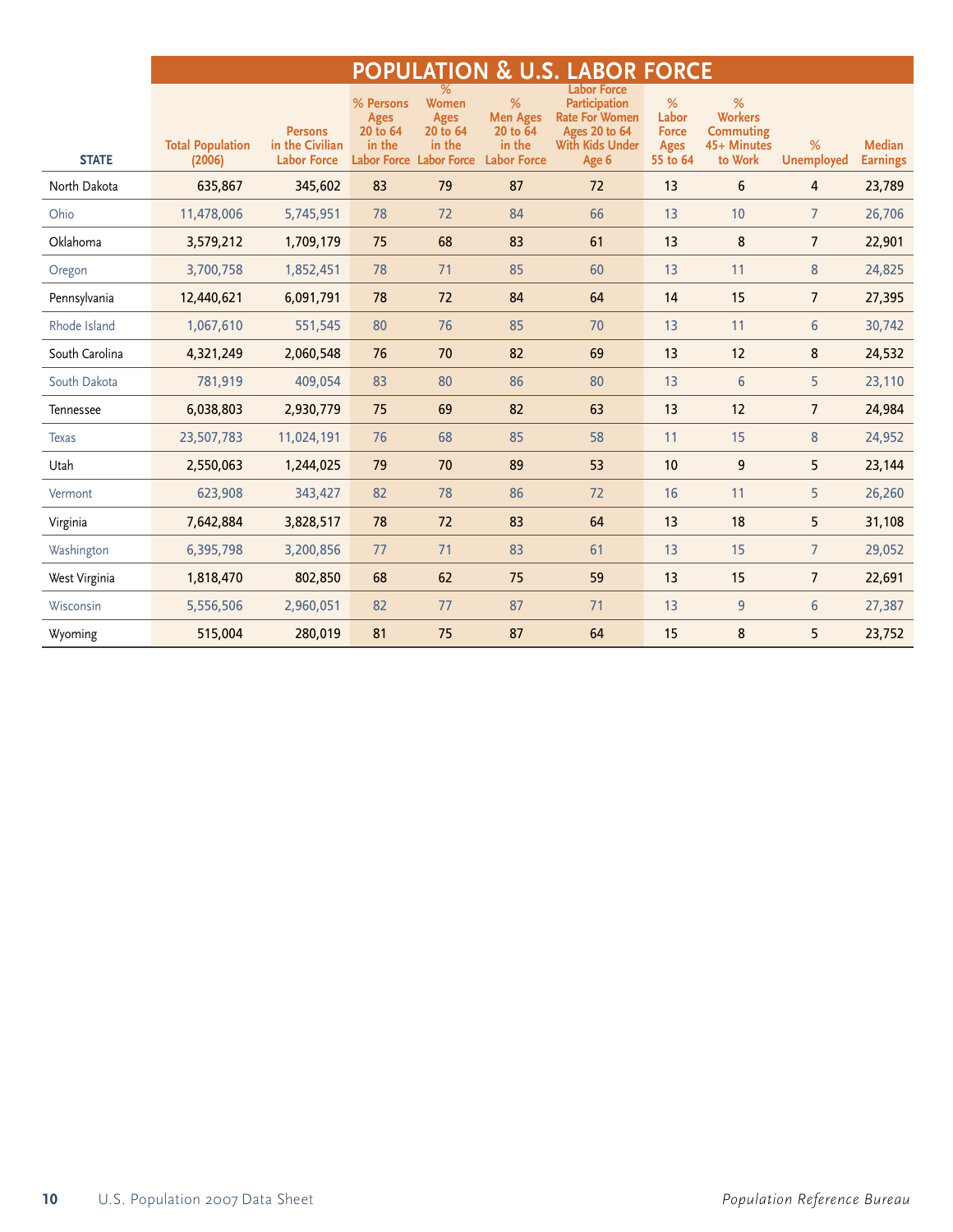|                         |                                              |                                                                     | <b>EDUCATION</b>                                                                               |                                                                                               |                                                   | <b>SCIENCE &amp; ENGINEERING WORKFORCE</b>                                      |                                                                         |                                                                           |                                                                            |                                                        |                                                                 |                                                                         |
|-------------------------|----------------------------------------------|---------------------------------------------------------------------|------------------------------------------------------------------------------------------------|-----------------------------------------------------------------------------------------------|---------------------------------------------------|---------------------------------------------------------------------------------|-------------------------------------------------------------------------|---------------------------------------------------------------------------|----------------------------------------------------------------------------|--------------------------------------------------------|-----------------------------------------------------------------|-------------------------------------------------------------------------|
| <b>STATE</b>            | Retention<br>of High<br><b>School</b><br>(%) | <b>Retention</b><br>of College<br><b>Graduates Graduates</b><br>(%) | %<br><b>Persons</b><br>Ages<br>25 to 34<br>Who Are<br>High<br><b>School</b><br><b>Dropouts</b> | %<br><b>Persons</b><br>Ages<br>25 to 34<br>With a<br><b>Bachelor's</b><br>Degree or<br>Higher | Female-<br>Male<br><b>College</b><br><b>Ratio</b> | <b>Persons</b><br>in the<br><b>Science and</b><br><b>Enrollment</b> Engineering | %<br><b>Labor Force</b><br>in S&E<br>Labor Force Occupations Unemployed | %<br><b>Persons</b><br>in the S&E<br><b>Labor Force</b><br><b>Who Are</b> | <b>Median</b><br><b>Earnings</b><br>in the<br>S&E<br>Labor<br><b>Force</b> | %<br>S&E<br>Labor<br><b>Force</b><br>That Is<br>Female | %<br>S&E<br>Labor<br><b>Force</b><br>That Is<br><b>Minority</b> | %<br>S&E<br>Labor<br>Force<br>That Is<br><b>Foreign-</b><br><b>Born</b> |
| <b>U.S.</b>             | 61                                           | 50                                                                  | 14                                                                                             | 30                                                                                            | 1.3                                               | 7,370,530                                                                       | 5                                                                       | $\overline{\mathbf{3}}$                                                   | 58,760                                                                     | 25                                                     | 26                                                              | 19                                                                      |
| Alabama                 | 63                                           | 52                                                                  | 16                                                                                             | 24                                                                                            | 1.3                                               | 89,690                                                                          | $\overline{4}$                                                          | $\overline{2}$                                                            | 54,094                                                                     | 23                                                     | 19                                                              | $\overline{7}$                                                          |
| Alaska                  | 25                                           | 13                                                                  | $\overline{7}$                                                                                 | 23                                                                                            | 1.4                                               | 17,335                                                                          | 5                                                                       | 3                                                                         | 61,396                                                                     | 27                                                     | 13                                                              | 8                                                                       |
| Arizona                 | 59                                           | 47                                                                  | 18                                                                                             | 24                                                                                            | $1.2$                                             | 141,165                                                                         | 5                                                                       | 3                                                                         | 52,994                                                                     | 22                                                     | 25                                                              | 14                                                                      |
| Arkansas                | 54                                           | 45                                                                  | 15                                                                                             | 21                                                                                            | 1.5                                               | 40,665                                                                          | 3                                                                       | $\overline{2}$                                                            | 48,233                                                                     | 24                                                     | 16                                                              | $\overline{7}$                                                          |
| California              | 69                                           | 65                                                                  | 20                                                                                             | 29                                                                                            | $1.2$                                             | 1,002,335                                                                       | $6\phantom{.}6$                                                         | $\overline{4}$                                                            | 66,221                                                                     | 25                                                     | 45                                                              | 36                                                                      |
| Colorado                | 53                                           | 48                                                                  | 13                                                                                             | 36                                                                                            | 1.1                                               | 180,565                                                                         | $\overline{7}$                                                          | 3                                                                         | 61,574                                                                     | 24                                                     | 17                                                              | 12                                                                      |
| Connecticut             | 57                                           | 45                                                                  | 10                                                                                             | 39                                                                                            | 1.3                                               | 111,550                                                                         | $6\,$                                                                   | $\overline{4}$                                                            | 63,626                                                                     | 27                                                     | 21                                                              | 20                                                                      |
| Delaware                | 52                                           | 34                                                                  | 12                                                                                             | 32                                                                                            | 1.5                                               | 26,120                                                                          | $6\,$                                                                   | $\overline{2}$                                                            | 55,727                                                                     | 30                                                     | 28                                                              | 21                                                                      |
| District of<br>Columbia | 10                                           | 5                                                                   | 11                                                                                             | 56                                                                                            | 1.5                                               | 24,105                                                                          | $\boldsymbol{9}$                                                        | $\mathbf{1}$                                                              | 59,089                                                                     | 44                                                     | 39                                                              | 22                                                                      |
| Florida                 | 64                                           | 51                                                                  | 14                                                                                             | 26                                                                                            | 1.3                                               | 343,035                                                                         | $\overline{4}$                                                          | 3                                                                         | 50,482                                                                     | 24                                                     | 29                                                              | 21                                                                      |
| Georgia                 | 68                                           | 57                                                                  | 14                                                                                             | 30                                                                                            | 1.5                                               | 211,330                                                                         | 5                                                                       | $\overline{3}$                                                            | 57,052                                                                     | 27                                                     | 34                                                              | 18                                                                      |
| Hawaii                  | 57                                           | 48                                                                  | $\overline{7}$                                                                                 | 27                                                                                            | 1.3                                               | 23,770                                                                          | $\overline{4}$                                                          | $\overline{2}$                                                            | 51,046                                                                     | 29                                                     | 58                                                              | 14                                                                      |
| Idaho                   | 47                                           | 35                                                                  | 15                                                                                             | 22                                                                                            | 1.3                                               | 35,120                                                                          | 5                                                                       | $\overline{2}$                                                            | 48,442                                                                     | 21                                                     | 9                                                               | $\overline{7}$                                                          |
| Illinois                | 58                                           | 49                                                                  | 12                                                                                             | 34                                                                                            | 1.3                                               | 300,275                                                                         | 5                                                                       | $\overline{4}$                                                            | 60,337                                                                     | 27                                                     | 27                                                              | 23                                                                      |
| Indiana                 | 61                                           | 45                                                                  | 12                                                                                             | 25                                                                                            | 1.3                                               | 124,550                                                                         | 4                                                                       | $\overline{2}$                                                            | 54,666                                                                     | 24                                                     | 12                                                              | 9                                                                       |
| lowa                    | 53                                           | 38                                                                  | $\bf 8$                                                                                        | 31                                                                                            | 1.4                                               | 63,310                                                                          | 4                                                                       | 3                                                                         | 50,281                                                                     | 25                                                     | $6\,$                                                           | $6\phantom{.}6$                                                         |
| Kansas                  | 50                                           | 41                                                                  | 11                                                                                             | 31                                                                                            | $1.2$                                             | 67,790                                                                          | 5                                                                       | $\overline{2}$                                                            | 51,696                                                                     | 24                                                     | 15                                                              | 11                                                                      |
| Kentucky                | 62                                           | 50                                                                  | 13                                                                                             | 23                                                                                            | 1.4                                               | 59,700                                                                          | 3                                                                       | 3                                                                         | 49,628                                                                     | 25                                                     | 13                                                              | 9                                                                       |
| Louisiana               | 63                                           | 53                                                                  | 14                                                                                             | 23                                                                                            | 1.5                                               | 74,570                                                                          | $\overline{4}$                                                          | $\overline{\mathbf{3}}$                                                   | 51,046                                                                     | 22                                                     | 19                                                              | $6\overline{6}$                                                         |
| Maine                   | 58                                           | 44                                                                  | $\sqrt{6}$                                                                                     | 26                                                                                            | 1.7                                               | 25,645                                                                          | $\overline{4}$                                                          | $\overline{2}$                                                            | 47,616                                                                     | 23                                                     | 5                                                               | 5                                                                       |
| Maryland                | 60                                           | 48                                                                  | $10\,$                                                                                         | 37                                                                                            | $1.4\,$                                           | 245,695                                                                         | $\bf 8$                                                                 | $\overline{a}$                                                            | 70,187                                                                     | 32                                                     | 35                                                              | 19                                                                      |
| Massachusetts           | 58                                           | 51                                                                  | $\bf 8$                                                                                        | 45                                                                                            | 1.3                                               | 247,400                                                                         | $\overline{7}$                                                          | $\overline{4}$                                                            | 64,820                                                                     | 28                                                     | 21                                                              | 25                                                                      |
| Michigan                | 67                                           | 54                                                                  | 11                                                                                             | 28                                                                                            | 1.3                                               | 256,860                                                                         | 5                                                                       | 4                                                                         | 61,574                                                                     | 23                                                     | 18                                                              | 16                                                                      |
| Minnesota               | 65                                           | 55                                                                  | $\overline{7}$                                                                                 | 36                                                                                            | 1.3                                               | 167,215                                                                         | $\boldsymbol{6}$                                                        | $\overline{2}$                                                            | 56,589                                                                     | 26                                                     | 13                                                              | 12                                                                      |
| Mississippi             | 54                                           | 44                                                                  | 16                                                                                             | 21                                                                                            | $1.6\,$                                           | 35,155                                                                          | 3                                                                       | $\overline{2}$                                                            | 44,459                                                                     | 23                                                     | 19                                                              | 5                                                                       |
| Missouri                | 60                                           | 47                                                                  | 12                                                                                             | 28                                                                                            | $1.4$                                             | 122,310                                                                         | $\overline{4}$                                                          | $\overline{2}$                                                            | 52,479                                                                     | 27                                                     | 13                                                              | $\bf 8$                                                                 |
| Montana                 | 46                                           | 36                                                                  | $\bf 8$                                                                                        | 27                                                                                            | $1.2$                                             | 19,155                                                                          | $\overline{4}$                                                          | 3                                                                         | 41,156                                                                     | 30                                                     | $\bf 8$                                                         | 5                                                                       |
| Nebraska                | 50                                           | 39                                                                  | $10$                                                                                           | 33                                                                                            | 1.3                                               | 38,490                                                                          | $\overline{4}$                                                          | $\overline{3}$                                                            | 50,461                                                                     | 25                                                     | $9\,$                                                           | 9                                                                       |
| Nevada                  | 49                                           | 36                                                                  | 20 <sub>2</sub>                                                                                | 19                                                                                            | 1.1                                               | 39,955                                                                          | $\overline{\mathbf{3}}$                                                 | 3                                                                         | 51,696                                                                     | 25                                                     | 20                                                              | 13                                                                      |
| <b>New</b><br>Hampshire | 51                                           | 36                                                                  | $\overline{7}$                                                                                 | 34                                                                                            | 1.7                                               | 46,380                                                                          | $\boldsymbol{6}$                                                        | $\overline{2}$                                                            | 61,730                                                                     | 25                                                     | 13                                                              | 13                                                                      |
| New Jersey              | 56                                           | 46                                                                  | 11                                                                                             | 40                                                                                            | 1.3                                               | 273,105                                                                         | $\boldsymbol{6}$                                                        | 4                                                                         | 70,195                                                                     | 26                                                     | 39                                                              | 37                                                                      |
| New Mexico              | 53                                           | 39                                                                  | 18                                                                                             | $20\,$                                                                                        | 1.5                                               | 53,630                                                                          | $\boldsymbol{6}$                                                        | $\overline{4}$                                                            | 51,664                                                                     | 25                                                     | 34                                                              | $10\,$                                                                  |
| New York                | 55                                           | 46                                                                  | 11                                                                                             | 39                                                                                            | 1.3                                               | 413,205                                                                         | $\overline{a}$                                                          | $\overline{a}$                                                            | 59,213                                                                     | 28                                                     | 29                                                              | 28                                                                      |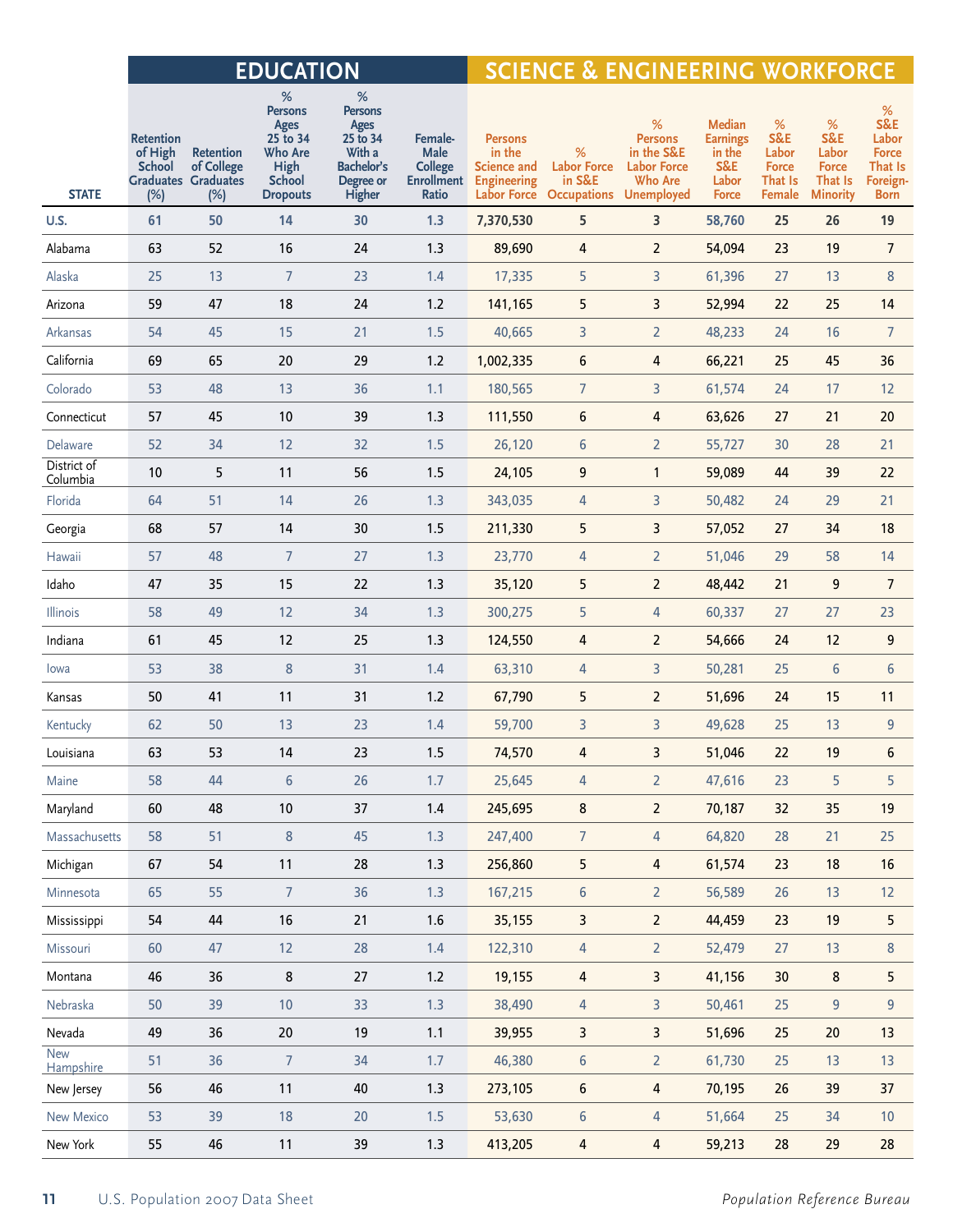|                |                                                     |                                                                     | <b>EDUCATION</b>                                                                                      |                                                                                               |                                                                        |                                                                                     | <b>SCIENCE &amp; ENGINEERING WORKFORCE</b>              |                                                                                         |                                                                            |                                                               |                                                                 |                                                                               |  |  |
|----------------|-----------------------------------------------------|---------------------------------------------------------------------|-------------------------------------------------------------------------------------------------------|-----------------------------------------------------------------------------------------------|------------------------------------------------------------------------|-------------------------------------------------------------------------------------|---------------------------------------------------------|-----------------------------------------------------------------------------------------|----------------------------------------------------------------------------|---------------------------------------------------------------|-----------------------------------------------------------------|-------------------------------------------------------------------------------|--|--|
| <b>STATE</b>   | <b>Retention</b><br>of High<br><b>School</b><br>(%) | <b>Retention</b><br>of College<br><b>Graduates Graduates</b><br>(%) | %<br><b>Persons</b><br>Ages<br>25 to 34<br><b>Who Are</b><br>High<br><b>School</b><br><b>Dropouts</b> | %<br><b>Persons</b><br>Ages<br>25 to 34<br>With a<br><b>Bachelor's</b><br>Degree or<br>Higher | Female-<br>Male<br><b>College</b><br><b>Enrollment</b><br><b>Ratio</b> | <b>Persons</b><br>in the<br><b>Science and</b><br><b>Engineering</b><br>Labor Force | %<br><b>Labor Force</b><br>in S&E<br><b>Occupations</b> | %<br><b>Persons</b><br>in the S&E<br><b>Labor Force</b><br><b>Who Are</b><br>Unemployed | <b>Median</b><br><b>Earnings</b><br>in the<br>S&E<br>Labor<br><b>Force</b> | %<br>S&E<br>Labor<br><b>Force</b><br>That Is<br><b>Female</b> | %<br>S&E<br>Labor<br><b>Force</b><br>That Is<br><b>Minority</b> | %<br>S&E<br>Labor<br><b>Force</b><br><b>That Is</b><br>Foreign<br><b>Born</b> |  |  |
| North Carolina | 69                                                  | 60                                                                  | 15                                                                                                    | 28                                                                                            | 1.4                                                                    | 197,620                                                                             | 5                                                       | $\overline{3}$                                                                          | 51,696                                                                     | 28                                                            | 21                                                              | 10                                                                            |  |  |
| North Dakota   | 39                                                  | 31                                                                  | 5                                                                                                     | 32                                                                                            | 1.4                                                                    | 11,550                                                                              | 3                                                       | $\overline{4}$                                                                          | 40,770                                                                     | 25                                                            | 3                                                               | $\overline{2}$                                                                |  |  |
| Ohio           | 64                                                  | 49                                                                  | 10                                                                                                    | 28                                                                                            | 1.4                                                                    | 256,370                                                                             | 4                                                       | 4                                                                                       | 53,939                                                                     | 24                                                            | 15                                                              | 10                                                                            |  |  |
| Oklahoma       | 54                                                  | 45                                                                  | 14                                                                                                    | 23                                                                                            | 1.3                                                                    | 62,530                                                                              | 4                                                       | $\overline{4}$                                                                          | 47,561                                                                     | 21                                                            | 18                                                              | 8                                                                             |  |  |
| Oregon         | 59                                                  | 50                                                                  | 14                                                                                                    | 29                                                                                            | 1.3                                                                    | 103,165                                                                             | 6                                                       | $\overline{4}$                                                                          | 53,078                                                                     | 24                                                            | 15                                                              | 14                                                                            |  |  |
| Pennsylvania   | 62                                                  | 49                                                                  | 8                                                                                                     | 34                                                                                            | 1.3                                                                    | 294,920                                                                             | 5                                                       | 3                                                                                       | 55,309                                                                     | 26                                                            | 15                                                              | 12                                                                            |  |  |
| Rhode Island   | 52                                                  | 40                                                                  | 11                                                                                                    | 34                                                                                            | 1.4                                                                    | 28,525                                                                              | 5                                                       | $\overline{3}$                                                                          | 58,791                                                                     | 32                                                            | 13                                                              | 13                                                                            |  |  |
| South Carolina | 64                                                  | 53                                                                  | 14                                                                                                    | 24                                                                                            | 1.5                                                                    | 77,205                                                                              | 4                                                       | 3                                                                                       | 50,939                                                                     | 24                                                            | 16                                                              | $\overline{7}$                                                                |  |  |
| South Dakota   | 41                                                  | 31                                                                  | 8                                                                                                     | 29                                                                                            | 1.3                                                                    | 11,785                                                                              | 3                                                       | 3                                                                                       | 40,369                                                                     | 30                                                            | $\overline{7}$                                                  | 5                                                                             |  |  |
| Tennessee      | 65                                                  | 53                                                                  | 13                                                                                                    | 25                                                                                            | 1.4                                                                    | 102,315                                                                             | 3                                                       | 3                                                                                       | 51,444                                                                     | 24                                                            | 15                                                              | 9                                                                             |  |  |
| <b>Texas</b>   | 75                                                  | 69                                                                  | 21                                                                                                    | 24                                                                                            | 1.3                                                                    | 549,450                                                                             | 5                                                       | $\overline{3}$                                                                          | 60,968                                                                     | 22                                                            | 33                                                              | 20                                                                            |  |  |
| Utah           | 66                                                  | 55                                                                  | 10                                                                                                    | 27                                                                                            | 0.9                                                                    | 64,255                                                                              | 5                                                       | $\overline{3}$                                                                          | 49,117                                                                     | 19                                                            | 10                                                              | $\overline{7}$                                                                |  |  |
| Vermont        | 54                                                  | 36                                                                  | 9                                                                                                     | 35                                                                                            | 1.5                                                                    | 16,715                                                                              | 5                                                       | $\overline{2}$                                                                          | 52,479                                                                     | 27                                                            | 6                                                               | 10                                                                            |  |  |
| Virginia       | 60                                                  | 48                                                                  | 10                                                                                                    | 36                                                                                            | 1.2                                                                    | 283,910                                                                             | $\overline{7}$                                          | $\overline{2}$                                                                          | 66,171                                                                     | 26                                                            | 28                                                              | 19                                                                            |  |  |
| Washington     | 64                                                  | 55                                                                  | 12                                                                                                    | 30                                                                                            | 1.3                                                                    | 214,025                                                                             | $\overline{7}$                                          | $\overline{4}$                                                                          | 61,255                                                                     | 24                                                            | 21                                                              | 18                                                                            |  |  |
| West Virginia  | 48                                                  | 36                                                                  | 11                                                                                                    | 21                                                                                            | 1.4                                                                    | 25,595                                                                              | 3                                                       | $\overline{2}$                                                                          | 50,461                                                                     | 22                                                            | 5                                                               | 3                                                                             |  |  |
| Wisconsin      | 68                                                  | 52                                                                  | 9                                                                                                     | 30                                                                                            | 1.4                                                                    | 139,775                                                                             | 5                                                       | $\overline{2}$                                                                          | 50,281                                                                     | 26                                                            | 11                                                              | $\overline{7}$                                                                |  |  |
| Wyoming        | 35                                                  | 23                                                                  | 8                                                                                                     | 21                                                                                            | 1.5                                                                    | 9,645                                                                               | 3                                                       | $\overline{2}$                                                                          | 45,845                                                                     | 21                                                            | 4                                                               | 3                                                                             |  |  |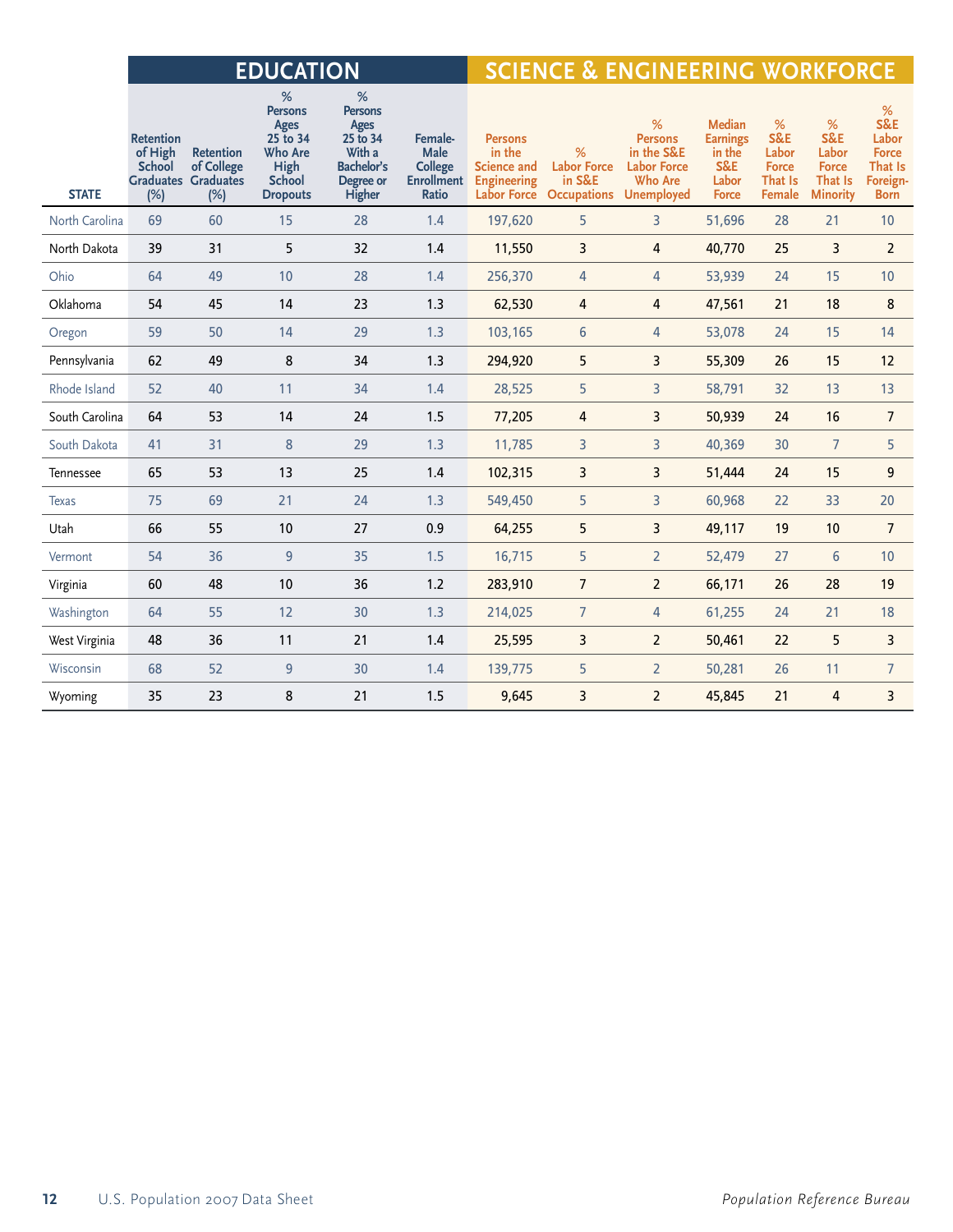## **POPULATION & U.S. LABOR FORCE**

|                                              | <b>Total</b>                | <b>Persons</b>                        | % Persons<br><b>Ages</b><br>20 to 64 | %<br>Women<br>Ages<br>20 to 64 | %<br><b>Men Ages</b><br>20 to 64 | <b>Labor Force</b><br>Participation<br><b>Rate For Women</b><br>Ages 20 to 64 | %                       | %<br><b>Workers</b><br><b>Labor Force Commuting</b> |                        |                                  |
|----------------------------------------------|-----------------------------|---------------------------------------|--------------------------------------|--------------------------------|----------------------------------|-------------------------------------------------------------------------------|-------------------------|-----------------------------------------------------|------------------------|----------------------------------|
| <b>METROPOLITAN AREA</b>                     | <b>Population</b><br>(2006) | in the Civilian<br><b>Labor Force</b> | in the<br><b>Labor Force</b>         | in the Labor<br><b>Force</b>   | in the<br><b>Labor Force</b>     | With Kids Under<br>Age 6                                                      | <b>Ages</b><br>55 to 64 | 45+ Minutes<br>to Work                              | %<br><b>Unemployed</b> | <b>Median</b><br><b>Earnings</b> |
| U.S.                                         | 299,398,484                 | 146,576,413                           | 77                                   | 71                             | 84                               | 63                                                                            | 13                      | 15                                                  | $\overline{7}$         | 27,299                           |
| Atlanta-Sandy Springs-<br>Marietta, GA       | 5,138,223                   | 2,612,780                             | 80                                   | 72                             | 87                               | 63                                                                            | 10                      | 24                                                  | $\overline{7}$         | 31,122                           |
| Austin-Round Rock,<br>ТX                     | 1,513,565                   | 784,721                               | 80                                   | 72                             | 89                               | 62                                                                            | 10                      | 15                                                  | $7^{\circ}$            | 29,165                           |
| Baltimore-Towson,<br>MD                      | 2,658,405                   | 1,366,045                             | 80                                   | 74                             | 86                               | 66                                                                            | 14                      | 20                                                  | 6                      | 34,574                           |
| Birmingham-Hoover,<br>AL                     | 1,100,019                   | 539,590                               | 76                                   | 69                             | 85                               | 63                                                                            | 13                      | 15                                                  | 6                      | 27,075                           |
| Boston-Cambridge-<br>Quincy, MA-NH           | 4,455,217                   | 2,337,546                             | 81                                   | 75                             | 87                               | 63                                                                            | 14                      | 22                                                  | 6                      | 35,930                           |
| Buffalo-Niagara Falls,<br>NY.                | 1,137,520                   | 562,952                               | 77                                   | 73                             | 82                               | 69                                                                            | 13                      | $\overline{7}$                                      | 8                      | 27,058                           |
| Charlotte-Gastonia-<br>Concord, NC-SC        | 1,583,016                   | 813,586                               | 81                                   | 74                             | 89                               | 65                                                                            | 12                      | 14                                                  | 8                      | 27,905                           |
| Chicago-Naperville-<br>Joliet, IL-IN-WI      | 9,505,748                   | 4,805,440                             | 79                                   | 72                             | 86                               | 61                                                                            | 12                      | 25                                                  | 8                      | 31,519                           |
| Cincinnati-Middletown,<br>OH-KY-IN           | 2,104,218                   | 1,070,294                             | 79                                   | 73                             | 86                               | 68                                                                            | 12                      | 11                                                  | $\overline{7}$         | 28,629                           |
| Cleveland-Elyria-<br>Mentor, OH              | 2,114,155                   | 1,067,483                             | 78                                   | 73                             | 84                               | 68                                                                            | 14                      | 11                                                  | 8                      | 28,358                           |
| Columbus,<br>OН                              | 1,725,570                   | 897,443                               | 79                                   | 74                             | 85                               | 66                                                                            | 12                      | 9                                                   | $\overline{7}$         | 30,102                           |
| Dallas-Fort Worth-<br>Arlington, TX          | 6,003,967                   | 3,045,486                             | 80                                   | 71                             | 88                               | 59                                                                            | 11                      | 17                                                  | $\overline{7}$         | 29,046                           |
| Denver-Aurora,<br>CO                         | 2,408,750                   | 1,288,761                             | 82                                   | 76                             | 88                               | 63                                                                            | 12                      | 15                                                  | 6                      | 32,056                           |
| Detroit-Warren-Livonia,<br>MI                | 4,468,966                   | 2,219,110                             | 77                                   | $70$                           | 84                               | 62                                                                            | 12                      | 16                                                  | $10$                   | 31,237                           |
| Hartford-West Hartford<br>-East Hartford, CT | 1,188,841                   | 617,677                               | 82                                   | 78                             | 86                               | 71                                                                            | 15                      | 10                                                  | $\overline{7}$         | 36,124                           |
| Houston-Sugar Land-<br>Baytown, TX           | 5,539,949                   | 2,656,346                             | 78                                   | 68                             | 88                               | 57                                                                            | 11                      | 20                                                  | 8                      | 27,045                           |
| Indianapolis,<br>IN                          | 1,666,032                   | 859,060                               | 81                                   | 75                             | 88                               | 66                                                                            | 12                      | 11                                                  | 7                      | 30,060                           |
| Jacksonville,<br>ΈL.                         | 1,277,997                   | 618,441                               | 76                                   | 71                             | 82                               | 70                                                                            | 13                      | 15                                                  | 6                      | 28,692                           |
| Kansas City,<br>MO-KS                        | 1,967,405                   | 1,037,951                             | 81                                   | 75                             | 87                               | 68                                                                            | 13                      | 10                                                  | 6                      | 29,927                           |
| Las Vegas-Paradise,<br><b>NV</b>             | 1,777,539                   | 880,429                               | 79                                   | 71                             | 86                               | 57                                                                            | 12                      | 10                                                  | 6                      | 28,300                           |
| Los Angeles-Long<br>Beach-Santa Ana, CA      | 12,950,129                  | 6,236,691                             | 76                                   | 67                             | 85                               | 54                                                                            | 12                      | 20                                                  | 7                      | 28,071                           |
| Louisville,<br>KY-IN                         | 1,222,216                   | 618,121                               | 78                                   | 72                             | 84                               | $70$                                                                          | 12                      | 9                                                   | 7 <sup>1</sup>         | 27,401                           |
| Memphis,<br>TN-MS-AR                         | 1,274,704                   | 631,892                               | 78                                   | 72                             | 83                               | 68                                                                            | 13                      | 11                                                  | 9                      | 26,845                           |
| Miami-Fort Lauderdale<br>-Miami Beach, FL    | 5,463,857                   | 2,629,492                             | 78                                   | 70                             | 86                               | 62                                                                            | 14                      | $20\,$                                              | 7                      | 26,448                           |
| Milwaukee-Waukesha-<br>West Allis, WI        | 1,509,981                   | 773,790                               | 79                                   | 73                             | 85                               | 65                                                                            | 13                      | $\overline{7}$                                      | 8                      | 30,692                           |
| Minneapolis-St. Paul-<br>Bloomington, MN-WI  | 3,175,041                   | 1,772,083                             | 84                                   | 79                             | 89                               | 69                                                                            | 12                      | 12                                                  | 6                      | 33,290                           |
| Nashville-Davidson-<br>Murfreesboro, TN      | 1,455,097                   | 745,678                               | 79                                   | 71                             | 86                               | 63                                                                            | 12                      | 15                                                  | 6                      | 27,761                           |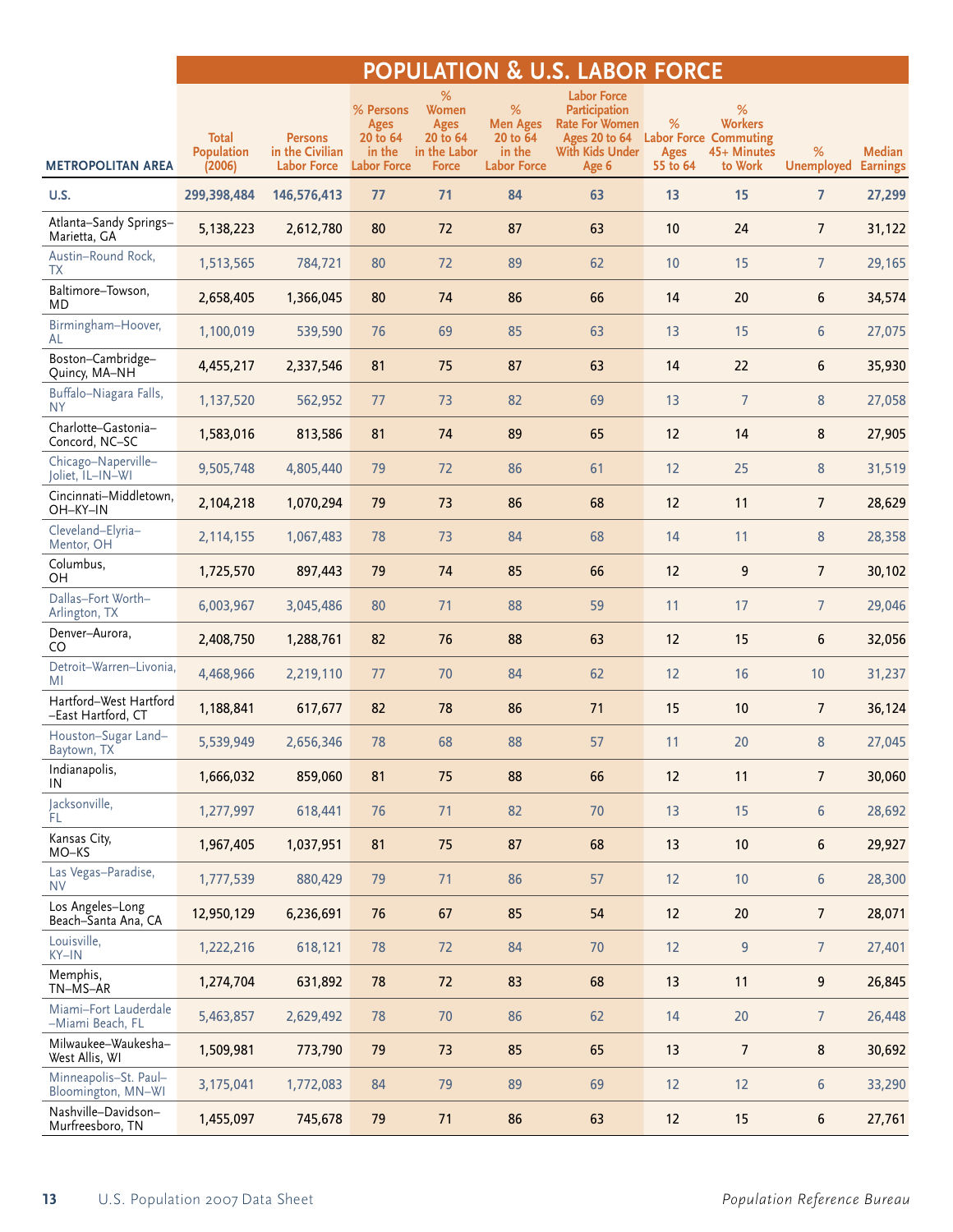## **POPULATION & U.S. LABOR FORCE**

|                                                          | <b>Total</b>                | <b>Persons</b>                        | % Persons<br>Ages<br>20 to 64 | %<br>Women<br><b>Ages</b><br>20 to 64 | %<br><b>Men Ages</b><br>20 to 64 | <b>Labor Force</b><br><b>Participation</b><br><b>Rate For Women</b><br>Ages 20 to 64 | %                       | %<br><b>Workers</b><br><b>Labor Force Commuting</b> |                        |                           |
|----------------------------------------------------------|-----------------------------|---------------------------------------|-------------------------------|---------------------------------------|----------------------------------|--------------------------------------------------------------------------------------|-------------------------|-----------------------------------------------------|------------------------|---------------------------|
| <b>METROPOLITAN AREA</b>                                 | <b>Population</b><br>(2006) | in the Civilian<br><b>Labor Force</b> | in the<br><b>Labor Force</b>  | in the Labor<br><b>Force</b>          | in the<br><b>Labor Force</b>     | With Kids Under<br>Age 6                                                             | <b>Ages</b><br>55 to 64 | 45+ Minutes<br>to Work                              | %<br><b>Unemployed</b> | Median<br><b>Earnings</b> |
| New Orleans-Metairie-<br>Kenner, LA                      | 1,024,678                   | 641,667                               | 75                            | 72                                    | 79                               | 69                                                                                   | 13                      | 17                                                  | 10                     | 24,944                    |
| New York-Northern<br>New Jersey-Long Island,<br>NY-NJ-PA | 18,818,536                  | 9,171,400                             | 77                            | 69                                    | 84                               | 57                                                                                   | 13                      | 31                                                  | $\overline{7}$         | 34,669                    |
| Oklahoma City,<br>OK                                     | 1,172,339                   | 580,986                               | 77                            | 69                                    | 84                               | 62                                                                                   | 12                      | $\overline{7}$                                      | 6                      | 24,677                    |
| Orlando-Kissimmee,<br>FL.                                | 1,984,855                   | 990,766                               | 79                            | 72                                    | 87                               | 64                                                                                   | 12                      | 16                                                  | 6                      | 26,025                    |
| Philadelphia-Camden-<br>Wilmington, PA-NJ-<br>DE-MD      | 5,826,742                   | 2,909,215                             | 78                            | 73                                    | 84                               | 65                                                                                   | 14                      | 20                                                  | $\overline{7}$         | 32,217                    |
| Phoenix-Mesa-<br>Scottsdale, AZ                          | 4,039,182                   | 1,896,329                             | 78                            | 69                                    | 86                               | 57                                                                                   | 11                      | 16                                                  | 6                      | 28,736                    |
| Pittsburgh,<br>PA                                        | 2,370,776                   | 1,165,821                             | 77                            | 72                                    | 83                               | 63                                                                                   | 15                      | 15                                                  | $\overline{7}$         | 26,474                    |
| Portland-Vancouver-<br>Beaverton, OR-WA                  | 2,137,565                   | 1,113,657                             | 80                            | 72                                    | 87                               | 61                                                                                   | 13                      | 13                                                  | 8                      | 28,786                    |
| Providence-New Bedford<br>-Fall River, RI-MA             | 1,612,989                   | 834,635                               | 80                            | 75                                    | 85                               | 68                                                                                   | 13                      | 13                                                  | $\overline{7}$         | 30,826                    |
| Richmond,<br>VA                                          | 1,194,008                   | 608,622                               | 80                            | 74                                    | 86                               | 68                                                                                   | 13                      | 11                                                  | 6                      | 30,871                    |
| Riverside-San<br>Bernardino-Ontario, CA                  | 4,026,135                   | 1,754,539                             | 73                            | 63                                    | 83                               | 53                                                                                   | 10                      | 25                                                  | $7^{\circ}$            | 26,856                    |
| Rochester,<br><b>NY</b>                                  | 1,035,435                   | 512,342                               | 78                            | 73                                    | 83                               | 66                                                                                   | 13                      | $\overline{7}$                                      | 6                      | 27,478                    |
| Sacramento-Arden-<br>Arcade-Roseville, CA                | 2,067,117                   | 1,000,015                             | 76                            | 70                                    | 82                               | 58                                                                                   | 11                      | 14                                                  | $7^{\circ}$            | 31,229                    |
| St. Louis,<br>MO-IL                                      | 2,796,368                   | 1,446,583                             | 80                            | 75                                    | 85                               | 70                                                                                   | 13                      | 14                                                  | $7\overline{ }$        | 29,040                    |
| Salt Lake City,<br>UT                                    | 1,067,722                   | 546,276                               | 81                            | 72                                    | 90                               | 57                                                                                   | 10                      | 8                                                   | 5                      | 25,839                    |
| San Antonio,<br>TX                                       | 1,942,217                   | 888,517                               | 75                            | 68                                    | 83                               | 60                                                                                   | 11                      | 12                                                  | $\overline{7}$         | 24,560                    |
| San Diego-Carlsbad-<br>San Marcos, CA                    | 2,941,454                   | 1,380,486                             | 76                            | 68                                    | 84                               | 54                                                                                   | 12                      | 14                                                  | 5                      | 31,587                    |
| San Francisco-<br>Oakland-Fremont, CA                    | 4,180,027                   | 2,140,010                             | 78                            | 71                                    | 85                               | 59                                                                                   | 14                      | 21                                                  | 7                      | 39,534                    |
| San Jose-Sunnyvale-<br>Santa Clara, CA                   | 1,787,123                   | 886,918                               | 78                            | 68                                    | 87                               | 54                                                                                   | 13                      | 11                                                  | 7 <sup>1</sup>         | 41,498                    |
| Seattle-Tacoma-<br>Bellevue, WA                          | 3,263,497                   | 1,706,260                             | 79                            | 73                                    | 85                               | 59                                                                                   | 13                      | 18                                                  | 7 <sup>7</sup>         | 32,491                    |
| Tampa-St. Petersburg-<br>Clearwater, FL                  | 2,697,731                   | 1,266,359                             | 76                            | 70                                    | 82                               | 66                                                                                   | 14                      | 15                                                  | 6                      | 27,127                    |
| Virginia Beach-Norfolk-<br>Newport News, VA-NC           | 1,649,457                   | 785,630                               | 75                            | 71                                    | 79                               | 64                                                                                   | 12                      | 11                                                  | 6                      | 29,194                    |
| Washington-Arlington-<br>Alexandria, DC-VA-<br>MD-WV     | 5,290,400                   | 2,821,019                             | 81                            | 75                                    | 87                               | 65                                                                                   | 13                      | 29                                                  | 5                      | 40,625                    |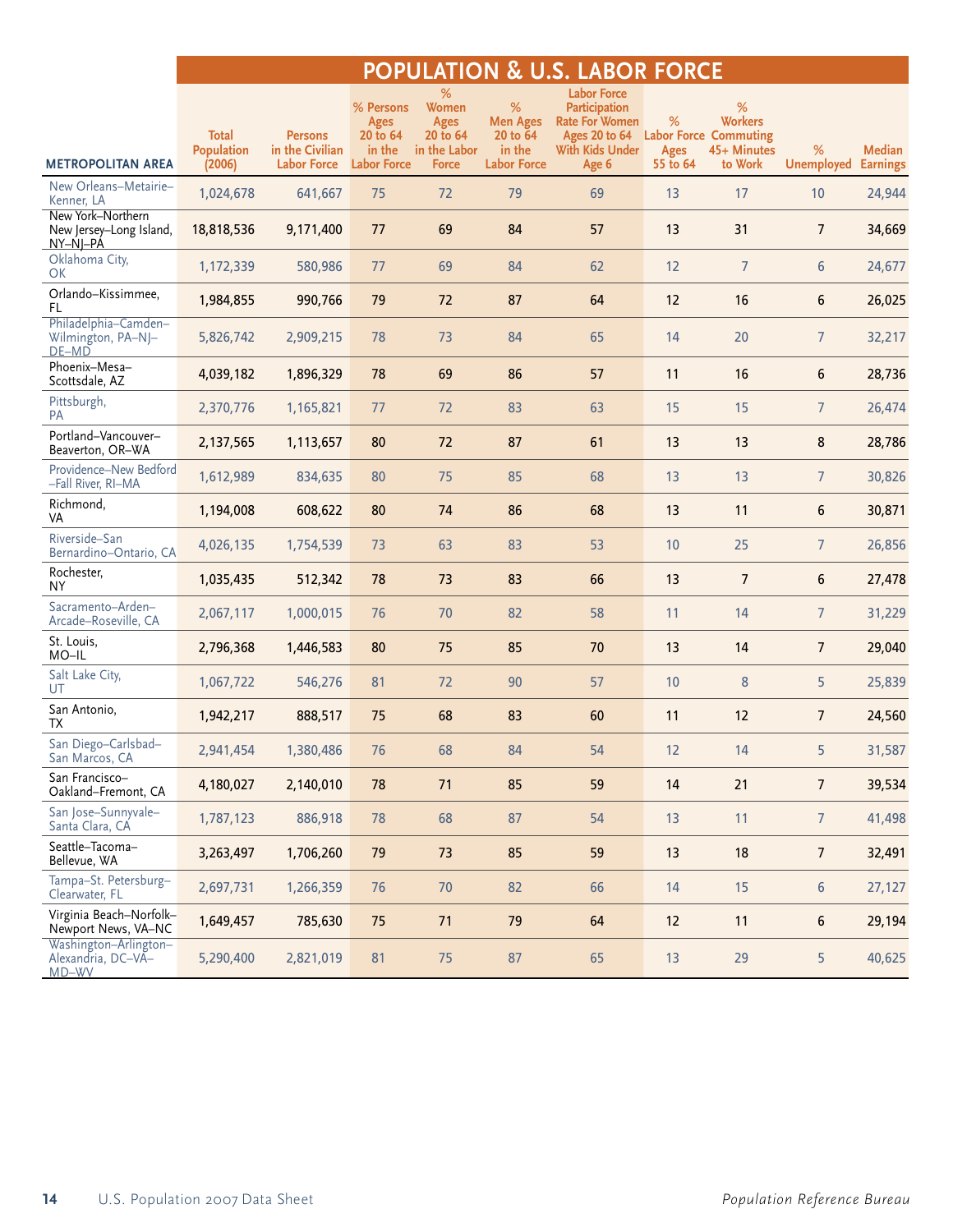|                                              |                                                     |                                                                      | <b>EDUCATION</b>                                                                              |                                                                                                  |                                                                        | <b>SCIENCE &amp; ENGINEERING WORKFORCE</b>                                          |                                                         |                                                                                                |                                                                            |                                                        |                                                                 |                                                                                   |  |
|----------------------------------------------|-----------------------------------------------------|----------------------------------------------------------------------|-----------------------------------------------------------------------------------------------|--------------------------------------------------------------------------------------------------|------------------------------------------------------------------------|-------------------------------------------------------------------------------------|---------------------------------------------------------|------------------------------------------------------------------------------------------------|----------------------------------------------------------------------------|--------------------------------------------------------|-----------------------------------------------------------------|-----------------------------------------------------------------------------------|--|
| <b>METROPOLITAN AREA</b>                     | <b>Retention</b><br>of High<br><b>School</b><br>(%) | Retention Who Are<br>of College<br><b>Graduates Graduates</b><br>(%) | $\%$<br><b>Persons</b><br>Ages<br>25 to 34<br><b>High</b><br><b>School</b><br><b>Dropouts</b> | $\%$<br><b>Persons</b><br>Ages<br>25 to 34<br>With a<br><b>Bachelor's</b><br>Degree or<br>Higher | Female-<br><b>Male</b><br><b>College</b><br><b>Enrollment</b><br>Ratio | <b>Persons</b><br>in the<br><b>Science and</b><br><b>Engineering</b><br>Labor Force | %<br><b>Labor Force</b><br>in S&E<br><b>Occupations</b> | %<br><b>Persons</b><br>in the S&E<br><b>Labor Force</b><br><b>Who Are</b><br><b>Unemployed</b> | <b>Median</b><br><b>Earnings</b><br>in the<br>S&E<br>Labor<br><b>Force</b> | %<br>S&E<br>Labor<br><b>Force</b><br>That Is<br>Female | %<br>S&E<br>Labor<br><b>Force</b><br>That Is<br><b>Minority</b> | %<br><b>S&amp;E</b><br>Labor<br><b>Force</b><br>That Is<br>Foreign<br><b>Born</b> |  |
| U.S.                                         | 61                                                  | 50                                                                   | 14                                                                                            | 30                                                                                               | 1.3                                                                    | 7,370,530                                                                           | 5                                                       | 3                                                                                              | 58,760                                                                     | 25                                                     | 26                                                              | 19                                                                                |  |
| Atlanta-Sandy Springs-<br>Marietta, GA       |                                                     |                                                                      | 12                                                                                            | 37                                                                                               | 1.4                                                                    | 155,200                                                                             | 6                                                       | 3                                                                                              | 60,976                                                                     | 28                                                     | 38                                                              | 22                                                                                |  |
| Austin-Round Rock,<br>ТX                     |                                                     |                                                                      | 14                                                                                            | 41                                                                                               | 1.1                                                                    | 76,030                                                                              | 10                                                      | 3                                                                                              | 61,886                                                                     | 20                                                     | 29                                                              | 17                                                                                |  |
| Baltimore-Towson,<br>MD                      |                                                     |                                                                      | 8                                                                                             | 40                                                                                               | 1.4                                                                    | 106,290                                                                             | 8                                                       | $\mathbf{1}$                                                                                   | 67,043                                                                     | 29                                                     | 27                                                              | 13                                                                                |  |
| Birmingham-Hoover,<br>AL                     |                                                     |                                                                      | 12                                                                                            | 30                                                                                               | 1.3                                                                    | 22,580                                                                              | 4                                                       | $\overline{2}$                                                                                 | 51,571                                                                     | 29                                                     | 26                                                              | 4                                                                                 |  |
| Boston-Cambridge-<br>Quincy, MA-NH           |                                                     |                                                                      | $\overline{7}$                                                                                | 51                                                                                               | 1.3                                                                    | 193,000                                                                             | 8                                                       | 4                                                                                              | 67,186                                                                     | 29                                                     | 22                                                              | 27                                                                                |  |
| Buffalo-Niagara Falls,<br><b>NY</b>          |                                                     |                                                                      | $\overline{7}$                                                                                | 32                                                                                               | 1.2                                                                    | 24,495                                                                              | 4                                                       | 3                                                                                              | 51,315                                                                     | 24                                                     | 13                                                              | 12                                                                                |  |
| Charlotte-Gastonia-<br>Concord, NC-SC        |                                                     |                                                                      | 14                                                                                            | 33                                                                                               | 1.3                                                                    | 33,585                                                                              | 4                                                       | 3                                                                                              | 59,952                                                                     | 22                                                     | 22                                                              | 11                                                                                |  |
| Chicago-Naperville-<br>Joliet, IL-IN-WI      |                                                     |                                                                      | 13                                                                                            | 36                                                                                               | 1.3                                                                    | 236,005                                                                             | 5                                                       | 4                                                                                              | 61,574                                                                     | 27                                                     | 32                                                              | 27                                                                                |  |
| Cincinnati-Middletown,<br>OH-KY-IN           |                                                     |                                                                      | 10                                                                                            | 31                                                                                               | 1.1                                                                    | 55,875                                                                              | 5                                                       | 3                                                                                              | 57,525                                                                     | 29                                                     | 15                                                              | 11                                                                                |  |
| Cleveland-Elyria-<br>Mentor, OH              |                                                     | $\overline{\phantom{0}}$                                             | 10                                                                                            | 34                                                                                               | 1.4                                                                    | 49,285                                                                              | 5                                                       | 3                                                                                              | 56,866                                                                     | 24                                                     | 16                                                              | 12                                                                                |  |
| Columbus,<br>OH                              |                                                     |                                                                      | 9                                                                                             | 36                                                                                               | 1.2                                                                    | 58,265                                                                              | 6                                                       | 4                                                                                              | 54,531                                                                     | 23                                                     | 22                                                              | 16                                                                                |  |
| Dallas-Fort Worth-<br>Arlington, TX          |                                                     |                                                                      | 21                                                                                            | 29                                                                                               | 1.2                                                                    | 185,865                                                                             | 6                                                       | 4                                                                                              | 65,365                                                                     | 24                                                     | 30                                                              | 21                                                                                |  |
| Denver-Aurora,<br>CO.                        |                                                     |                                                                      | 14                                                                                            | 37                                                                                               | 1.1                                                                    | 95,195                                                                              | $\overline{7}$                                          | 3                                                                                              | 62,571                                                                     | 27                                                     | 21                                                              | 13                                                                                |  |
| Detroit-Warren-Livonia,<br>MI                |                                                     |                                                                      | 11                                                                                            | 29                                                                                               | 1.3                                                                    | 143,835                                                                             | 6                                                       | 4                                                                                              | 67,186                                                                     | 22                                                     | 25                                                              | 21                                                                                |  |
| Hartford-West Hartford<br>-East Hartford, CT |                                                     |                                                                      | 8                                                                                             | 41                                                                                               | 1.3                                                                    | 40,515                                                                              | $\overline{7}$                                          | 3                                                                                              | 62,571                                                                     | 28                                                     | 18                                                              | 19                                                                                |  |
| Houston-Sugar Land-<br>Baytown, TX           |                                                     |                                                                      | 23                                                                                            | 25                                                                                               | 1.3                                                                    | 160,490                                                                             | 6                                                       | 4                                                                                              | 66,359                                                                     | 22                                                     | 37                                                              | 27                                                                                |  |
| Indianapolis,<br>IN                          |                                                     |                                                                      | 11                                                                                            | 33                                                                                               | $1.4$                                                                  | 45,145                                                                              | 5                                                       | $\overline{2}$                                                                                 | 59,189                                                                     | 30                                                     | 16                                                              | 11                                                                                |  |
| Jacksonville,<br>FL.                         |                                                     |                                                                      | 9                                                                                             | 27                                                                                               | 1.4                                                                    | 28,805                                                                              | 5                                                       | $\mathbf{1}$                                                                                   | 52,145                                                                     | 23                                                     | 27                                                              | 13                                                                                |  |
| Kansas City,<br>MO-KS                        |                                                     |                                                                      | $10$                                                                                          | 36                                                                                               | 1.1                                                                    | 61,060                                                                              | 6                                                       | 2                                                                                              | 55,673                                                                     | 26                                                     | 16                                                              | 10                                                                                |  |
| Las Vegas-Paradise,<br><b>NV</b>             |                                                     |                                                                      | 21                                                                                            | 19                                                                                               | 1.2                                                                    | 23,670                                                                              | 3                                                       | 4                                                                                              | 51,696                                                                     | 25                                                     | 22                                                              | 14                                                                                |  |
| Los Angeles-Long<br>Beach-Santa Ana, CA      |                                                     |                                                                      | 23                                                                                            | 30                                                                                               | 1.2                                                                    | 296,065                                                                             | 5                                                       | 4                                                                                              | 62,751                                                                     | 25                                                     | 49                                                              | 39                                                                                |  |
| Louisville,<br>$KY-IN$                       |                                                     |                                                                      | $10$                                                                                          | 28                                                                                               | 1.3                                                                    | 23,185                                                                              | 4                                                       | 4                                                                                              | 49,628                                                                     | 25                                                     | 16                                                              | $10\,$                                                                            |  |
| Memphis,<br>TN-MS-AR                         |                                                     |                                                                      | 12                                                                                            | 26                                                                                               | 1.8                                                                    | 22,235                                                                              | 4                                                       | 4                                                                                              | 53,855                                                                     | 28                                                     | 28                                                              | 17                                                                                |  |
| Miami-Fort Lauderdale<br>-Miami Beach, FL    |                                                     |                                                                      | 13                                                                                            | 29                                                                                               | 1.4                                                                    | 93,715                                                                              | 4                                                       | $\overline{4}$                                                                                 | 51,046                                                                     | 26                                                     | 50                                                              | 43                                                                                |  |
| Milwaukee-Waukesha-<br>West Allis, WI        |                                                     |                                                                      | 9                                                                                             | 37                                                                                               | 1.3                                                                    | 44,520                                                                              | 6                                                       | 3                                                                                              | 55,507                                                                     | 24                                                     | 19                                                              | 10                                                                                |  |
| Minneapolis-St. Paul-<br>Bloomington, MN-WI  |                                                     |                                                                      | $\overline{7}$                                                                                | 43                                                                                               | 1.3                                                                    | 131,795                                                                             | $\overline{7}$                                          | $\overline{2}$                                                                                 | 60,495                                                                     | 26                                                     | 14                                                              | 13                                                                                |  |
| Nashville-Davidson-<br>Murfreesboro, TN      |                                                     |                                                                      | 12                                                                                            | 32                                                                                               | 1.2                                                                    | 29,265                                                                              | 4                                                       | $\mathbf{1}$                                                                                   | 53,634                                                                     | 29                                                     | 15                                                              | 10 <sup>°</sup>                                                                   |  |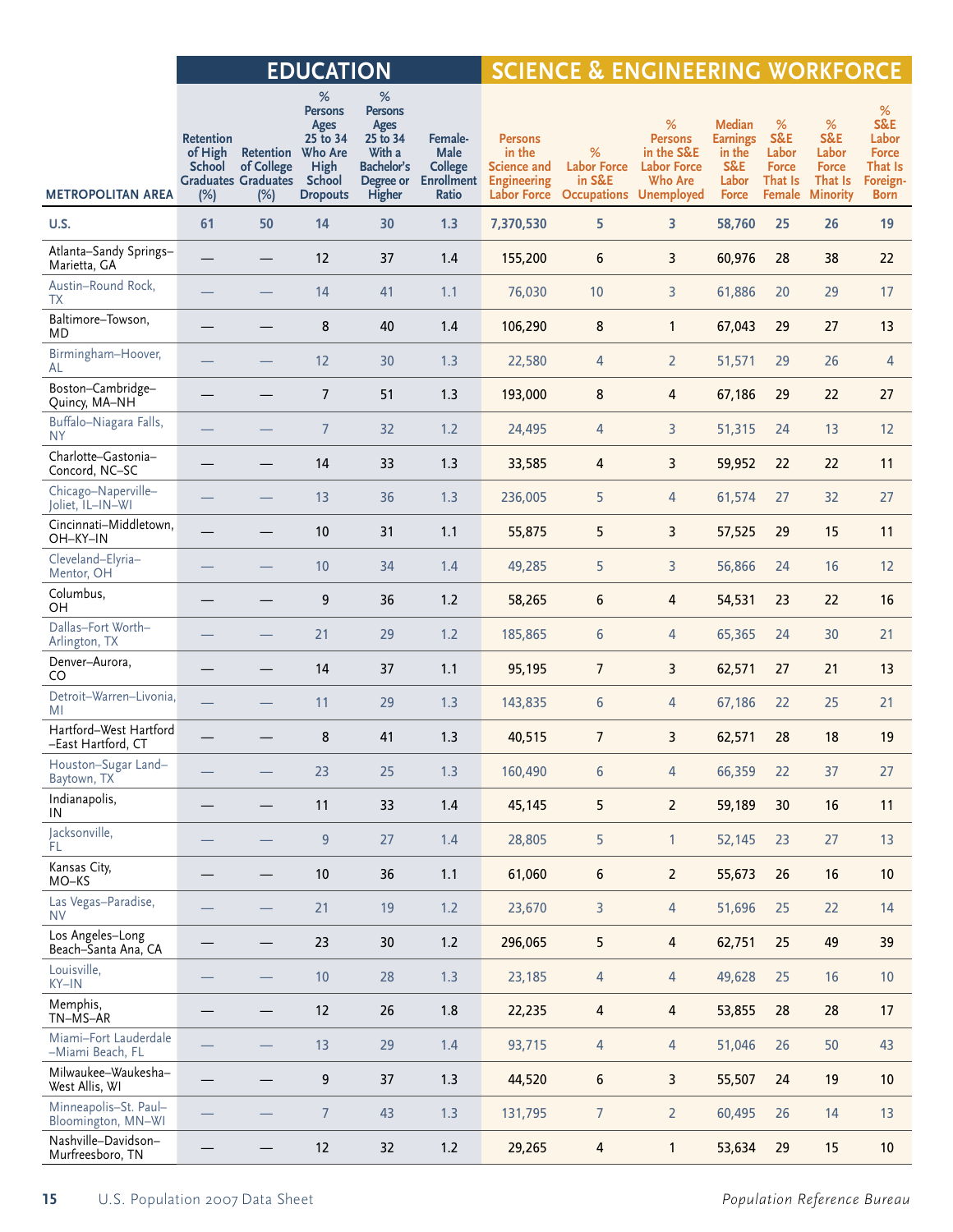# **EDUCATION SCIENCE & ENGINEERING WORKFORCE**

|                                                          | <b>Retention</b><br>of High<br>School | <b>Retention</b> Who Are<br>of College<br><b>Graduates Graduates</b> | %<br><b>Persons</b><br>Ages<br>25 to 34<br>High<br>School | %<br>Persons<br>Ages<br>25 to 34<br>With a<br>Bachelor's<br>Degree or | Female-<br><b>Male</b><br><b>College</b><br><b>Enrollment</b> | <b>Persons</b><br>in the<br>Science and<br><b>Engineering</b> | %<br><b>Labor Force</b><br>in S&E | %<br><b>Persons</b><br>in the S&E<br><b>Labor Force</b><br><b>Who Are</b> | <b>Median</b><br><b>Earnings</b><br>in the<br>S&E<br>Labor | %<br>S&E<br>Labor<br><b>Force</b><br>That Is | %<br>S&E<br>Labor<br><b>Force</b><br>That Is | %<br>S&E<br>Labor<br><b>Force</b><br>That Is<br>Foreign- |
|----------------------------------------------------------|---------------------------------------|----------------------------------------------------------------------|-----------------------------------------------------------|-----------------------------------------------------------------------|---------------------------------------------------------------|---------------------------------------------------------------|-----------------------------------|---------------------------------------------------------------------------|------------------------------------------------------------|----------------------------------------------|----------------------------------------------|----------------------------------------------------------|
| <b>METROPOLITAN AREA</b>                                 | (%)                                   | (%)                                                                  | <b>Dropouts</b>                                           | Higher                                                                | Ratio                                                         | Labor Force                                                   | <b>Occupations Unemployed</b>     |                                                                           | <b>Force</b>                                               |                                              | <b>Female Minority</b>                       | <b>Born</b>                                              |
| New Orleans-Metairie-<br>Kenner, LA                      | $\qquad \qquad$                       | $\qquad \qquad$                                                      | 11                                                        | 28                                                                    | 1.4                                                           | 27,415                                                        | $\overline{4}$                    | 3                                                                         | 55,129                                                     | 25                                           | 26                                           | 9                                                        |
| New York-Northern<br>New Jersey-Long Island,<br>NY-NJ-PA |                                       |                                                                      | 12                                                        | 42                                                                    | 1.3                                                           | 457,880                                                       | 5                                 | 4                                                                         | 66,221                                                     | 28                                           | 41                                           | 39                                                       |
| Oklahoma City,<br>OK                                     |                                       |                                                                      | 12                                                        | 29                                                                    | 1.3                                                           | 27,905                                                        | 5                                 | 3                                                                         | 49,259                                                     | 22                                           | 21                                           | 10                                                       |
| Orlando-Kissimmee,<br>FL.                                |                                       | $\overline{\phantom{0}}$                                             | 11                                                        | 28                                                                    | 1.2                                                           | 51,085                                                        | 5                                 | 4                                                                         | 55,560                                                     | 21                                           | 26                                           | 17                                                       |
| Philadelphia-Camden-<br>Wilmington, PA-NJ-<br>$DE-MD$    | $\overline{\phantom{0}}$              | $\qquad \qquad$                                                      | 9                                                         | 40                                                                    | 1.3                                                           | 181,060                                                       | 6                                 | $\overline{2}$                                                            | 60,968                                                     | 28                                           | 24                                           | 18                                                       |
| Phoenix-Mesa-<br>Scottsdale, AZ                          |                                       | —                                                                    | 19                                                        | 24                                                                    | 1.2                                                           | 103,125                                                       | 5                                 | 3                                                                         | 55,507                                                     | 22                                           | 25                                           | 15                                                       |
| Pittsburgh,<br>PA                                        |                                       |                                                                      | 5                                                         | 38                                                                    | 1.1                                                           | 57,830                                                        | 5                                 | 3                                                                         | 54,619                                                     | 22                                           | 10                                           | 8                                                        |
| Portland-Vancouver-<br>Beaverton, OR-WA                  |                                       |                                                                      | 11                                                        | 33                                                                    | 1.3                                                           | 78,350                                                        | $\overline{7}$                    | 4                                                                         | 59,952                                                     | 23                                           | 15                                           | 15                                                       |
| Providence-New Bedford<br>-Fall River, RI-MA             |                                       | $\qquad \qquad$                                                      | 13                                                        | 31                                                                    | 1.4                                                           | 41,395                                                        | 5                                 | 3                                                                         | 57,760                                                     | 27                                           | 12                                           | 13                                                       |
| Richmond,<br>VA                                          |                                       |                                                                      | 12                                                        | 34                                                                    | 1.5                                                           | 33,225                                                        | 5                                 | 3                                                                         | 56,723                                                     | 27                                           | 26                                           | 12                                                       |
| Riverside-San<br>Bernardino-Ontario, CA                  |                                       |                                                                      | 23                                                        | 18                                                                    | 1.3                                                           | 56,740                                                        | 3                                 | 4                                                                         | 56,728                                                     | 18                                           | 46                                           | 24                                                       |
| Rochester,<br>NY.                                        |                                       | —                                                                    | 8                                                         | 36                                                                    | 1.4                                                           | 34,990                                                        | $\overline{7}$                    | 4                                                                         | 57,747                                                     | 26                                           | 13                                           | 10                                                       |
| Sacramento-Arden-<br>Arcade-Roseville, CA                |                                       |                                                                      | 12                                                        | 31                                                                    | 1.2                                                           | 68,470                                                        | $\overline{7}$                    | 4                                                                         | 60,167                                                     | 33                                           | 37                                           | 21                                                       |
| St. Louis,<br>MO-IL                                      |                                       |                                                                      | 9                                                         | 33                                                                    | 1.5                                                           | 76,115                                                        | 5                                 | $\overline{2}$                                                            | 61,574                                                     | 28                                           | 15                                           | 10                                                       |
| Salt Lake City,<br>UT                                    |                                       |                                                                      | 12                                                        | 27                                                                    | 0.8                                                           | 28,640                                                        | 5                                 | $\overline{2}$                                                            | 50,139                                                     | 22                                           | 15                                           | 11                                                       |
| San Antonio,<br>ТX                                       | —                                     |                                                                      | 15                                                        | 24                                                                    | 1.3                                                           | 34,565                                                        | 4                                 | 5                                                                         | 53,855                                                     | 25                                           | 43                                           | 12                                                       |
| San Diego-Carlsbad-<br>San Marcos, CA                    |                                       |                                                                      | 14                                                        | 34                                                                    | 1.2                                                           | 109,610                                                       | 8                                 | 4                                                                         | 65,439                                                     | 23                                           | 35                                           | 29                                                       |
| San Francisco-<br>Oakland-Fremont, CA                    |                                       |                                                                      | 12                                                        | 47                                                                    | 1.2                                                           | 189,195                                                       | 9                                 | $\overline{4}$                                                            | 71,629                                                     | 28                                           | 47                                           | 42                                                       |
| San Jose-Sunnyvale-<br>Santa Clara, CA                   |                                       |                                                                      | 15                                                        | 47                                                                    | 1.0                                                           | 138,045                                                       | 16                                | 5                                                                         | 87,466                                                     | 23                                           | 61                                           | 59                                                       |
| Seattle-Tacoma-<br>Bellevue, WA                          |                                       |                                                                      | 9                                                         | 39                                                                    | $1.2$                                                         | 146,650                                                       | 9                                 | 3                                                                         | 65,365                                                     | 24                                           | 25                                           | 24                                                       |
| Tampa-St. Petersburg-<br>Clearwater, FL                  |                                       |                                                                      | 14                                                        | 28                                                                    | 1.5                                                           | 56,270                                                        | 4                                 | 3                                                                         | 51,315                                                     | 27                                           | 24                                           | 15                                                       |
| Virginia Beach-Norfolk-<br>Newport News, VA-NC           |                                       |                                                                      | $\boldsymbol{7}$                                          | 27                                                                    | $1.4$                                                         | 46,380                                                        | $\boldsymbol{6}$                  | $\overline{2}$                                                            | 55,999                                                     | $20\,$                                       | $30\,$                                       | $\bf 8$                                                  |
| Washington-Arlington-<br>Alexandria, DC-VA-<br>MD-WV     |                                       |                                                                      | 11                                                        | 47                                                                    | 1.2                                                           | 310,035                                                       | 11                                | $\overline{2}$                                                            | 74,526                                                     | 32                                           | 37                                           | 26                                                       |